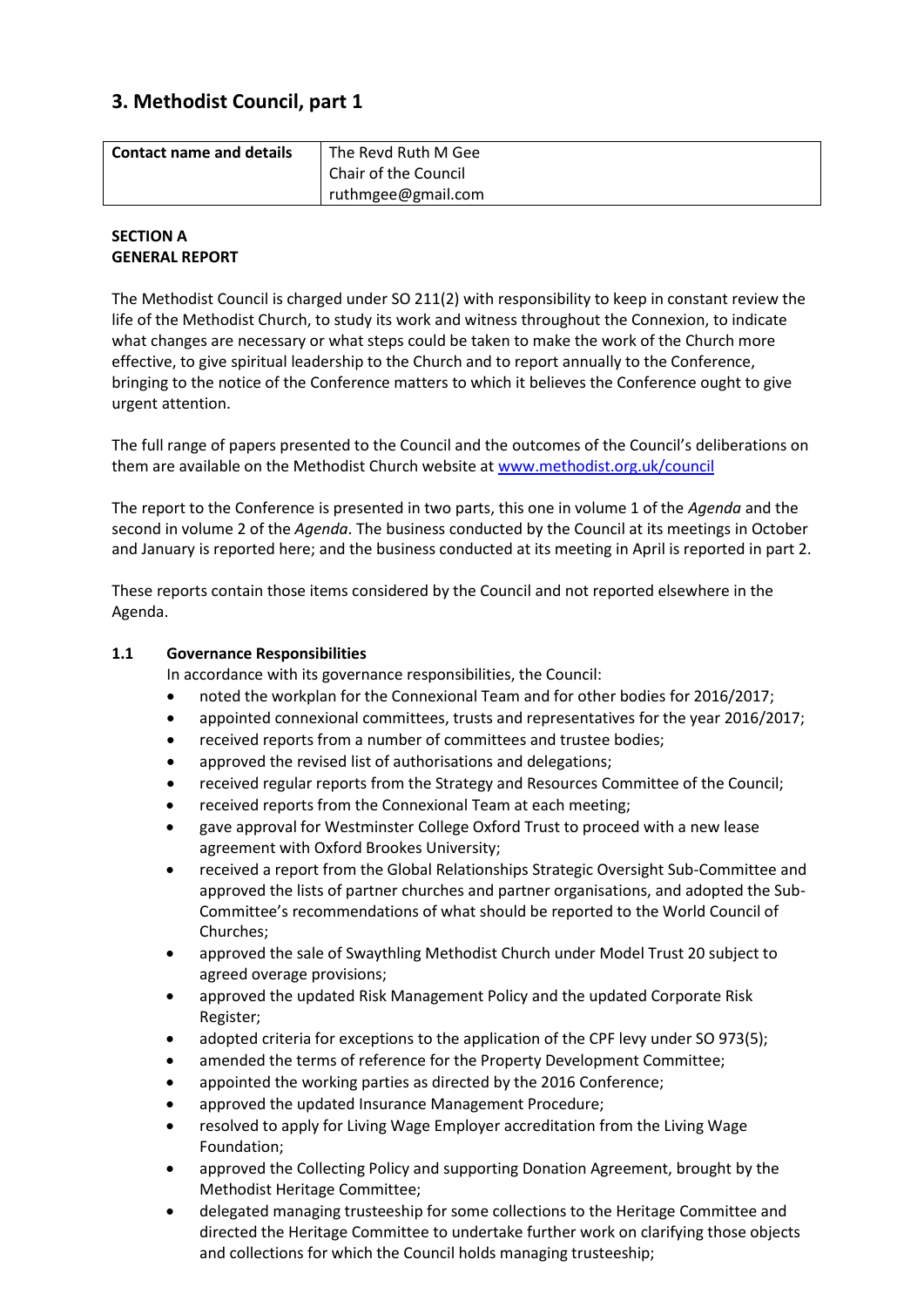- under the provisions of Standing Order 335(3A) approved exchanges of pastorates to take place under the auspices of the World Methodist Committee;
- agreed to the signing of a community agreement with the European Methodist Council;
- responded to 'A New Framework for Local Unity in Mission' issued by Churches Together in England;
- appointed Deacon Julie Hudson and Ms Virtue Ryan to the Conference Business Committee for 2017, under the provisions of SO 136(1C);
- requested further conversations regarding the relationship between All We Can and the Methodist Church;
- agreed, by the required majority, to recommend the extension of the appointment of the Revd Neil A Stubbens as Connexional Ecumenical Officer for a further year from 1 September 2017;
- transferred managing trusteeship and all other governance responsibilities for Methodist International Centre to the Property Development Committee;
- received a report of the audit of the implementation of the Past Cases Review report;
- appointed, on behalf of the Conference, the Revd Kenneth G Howcroft to chair the task group appointed by the 2016 Conference to update the Statement of the judgement of the Conference on marriage and relationships and to oversee the process of consulting with the Methodist people on the definition of marriage;
- co-opted Deacon Ian Murray to serve on the Ministerial Candidates' Selection Committee for 2016/2017;
- amended the policy on leases to permit three members of the Property Development Committee to grant an exception to the policy on security of tenure and therefore to permit a lease of Methodist premises or land to be granted with security of tenure.

## **1.2 Other Business**

The Council received annual reports from:

- the Oxford Institute of Methodist Theological Studies Committee;
- the One Mission Forum;
- the Methodist Heritage Committee.

The Council also:

- engaged in discussions about developing vocations;
- spent time considering how the connexional principle might be expressed differently in the areas of property, finances and ministry.

## **\*\*\*RESOLUTION**

## **3/1. The Conference received the General Report of the Council.**

## **SECTION B**

## **RESHAPING THE YORKSHIRE DISTRICTS**

Following a full consultation of the Circuits of the four Yorkshire Districts (Leeds, Sheffield, West Yorkshire, York and Hull) and voting in the District Synods as required by SO 401(2), the Council recommends to the Conference that the four Yorkshire Districts should be reconfigured to three, as set out below. The Council further recommends that shared and federated working between the Districts be reviewed and expanded as appropriate. The Council noted that other boundaries bordering on the Yorkshire Districts may need to be reviewed at a later stage. The Council expressed its thanks to each of the Districts for the way in which they had taken this process forward.

The proposed new Districts are as follows:

**The Yorkshire North and East District**

comprising the current York and Hull District, the Pateley Bridge Circuit, the Nidd Valley Circuit.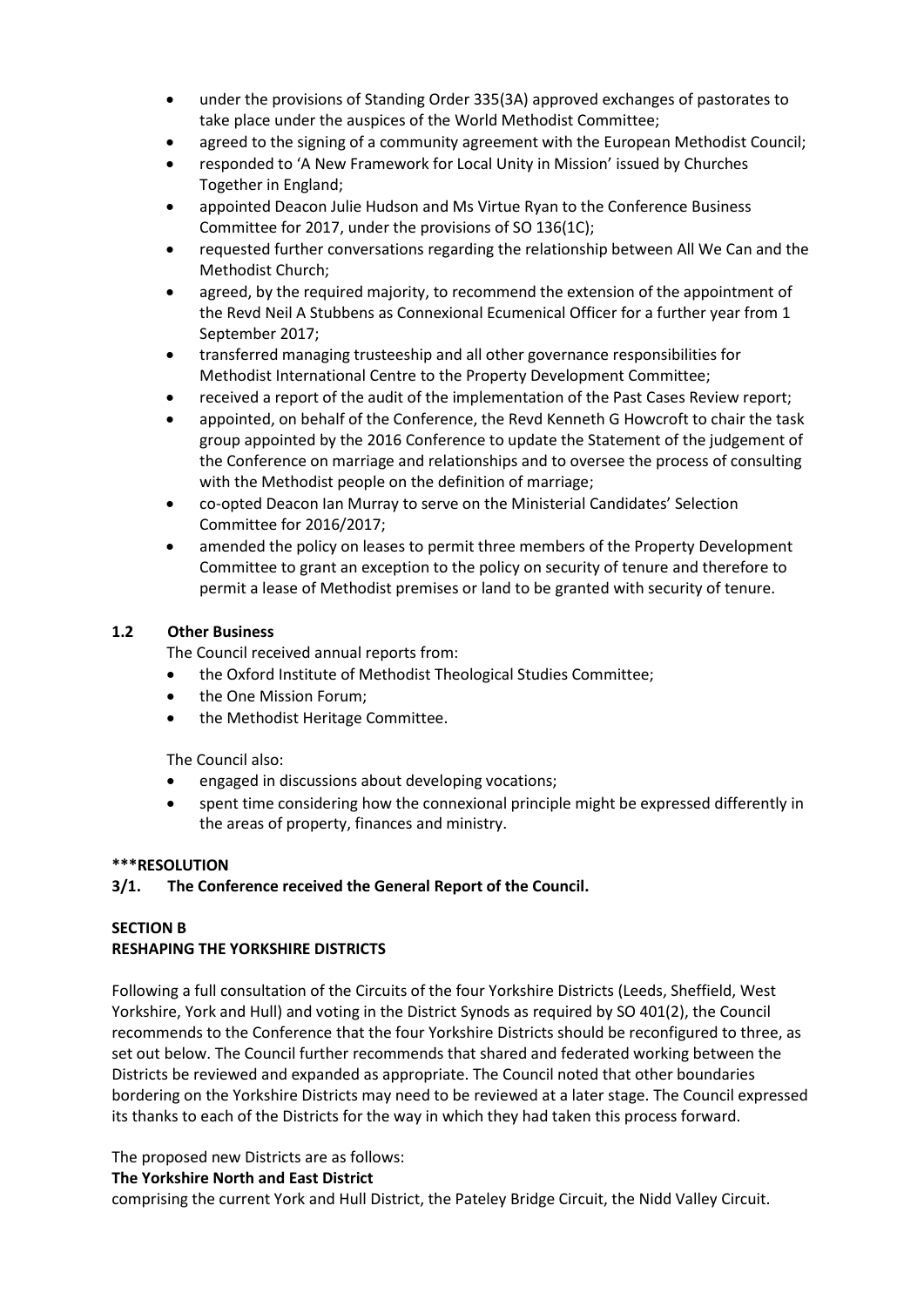#### **The Yorkshire West District**

comprising the current West Yorkshire District, the Leeds (South and West) Circuit, the Leeds (North and East) Circuit, the Aire and Calder Circuit, the Wharfedale and Aireborough Circuit. **The Sheffield District**

#### **\*\*\*RESOLUTIONS**

- **3/2. The Conference received the Report.**
- **3/3. The Conference adopted the recommendation of the Council that the York and Hull, Leeds, Sheffield and West Yorkshire Districts should be reconfigured into three new Districts as set out in the report.**

#### **SECTION C**

## **CIRCUIT AMALGAMATION ACROSS A DISTRICT BOUNDARY**

The Council heard that the Northampton District Synod and the Lincolnshire District Synod had voted in favour of a circuit merger which crosses a district boundary. The Council agreed to recommend to the Conference that the Stamford and Rutland Circuit and the South Lincolnshire Circuit join to form a new Circuit which will be located in the Northampton District. It is proposed that the new Circuit will be known as the Stamford Circuit, with the number 23/15.

#### **\*\*\*RESOLUTIONS**

- **3/4. The Conference received the Report.**
- **3/5. The Conference adopted the recommendation of the Council that the Stamford and Rutland Circuit and the South Lincolnshire Circuit merge to form a new Circuit within the Northampton District, with effect from 1 September 2017.**

## **SECTION D NOTICES OF MOTION REFERRED TO THE COUNCIL**

The 2016 Conference referred the following two Notices of Motion to the Council, without the Conference expressing a mind on the matters concerned.

## **1. Notice of Motion 2016/202 Safeguarding and DBS Checks**

*The Conference notes an inconsistency in the Safer Recruitment Policy guidance on p751 of Volume 2 of CPD.*

*Under "Part 1 Qualification for Appointment under S.O. 010(3), and Duty to Obtain Disclosures", and specifically within the section "Note regarding Safeguarding", there is at b) provision for supernumeraries no longer capable of preaching to be exempt from having a criminal records check, but there is no similar exemption permitted, at c), for local preachers no longer capable of preaching.*

*The Conference therefore amends the Safer Recruitment Policy by harmonising b) and c) in this regard. Thus c) states: "All local preachers capable of preaching and worship leaders."*

*The Conference referred the Motion to the Methodist Council.*

The Council considered this matter, and, in light of the current requirements for all supernumeraries to have an up to date DBS check (unless an exemption has been agreed following a declaration that they will no longer undertake public ministry), agreed that local preachers and worship leaders should be subject to the same provisions.

The Council agreed that all accredited local preachers and worship leaders should have an up to date DBS and undertake required safeguarding training unless they are no longer active in preaching or leadership within the Church, and have signed a declaration logged with their superintendent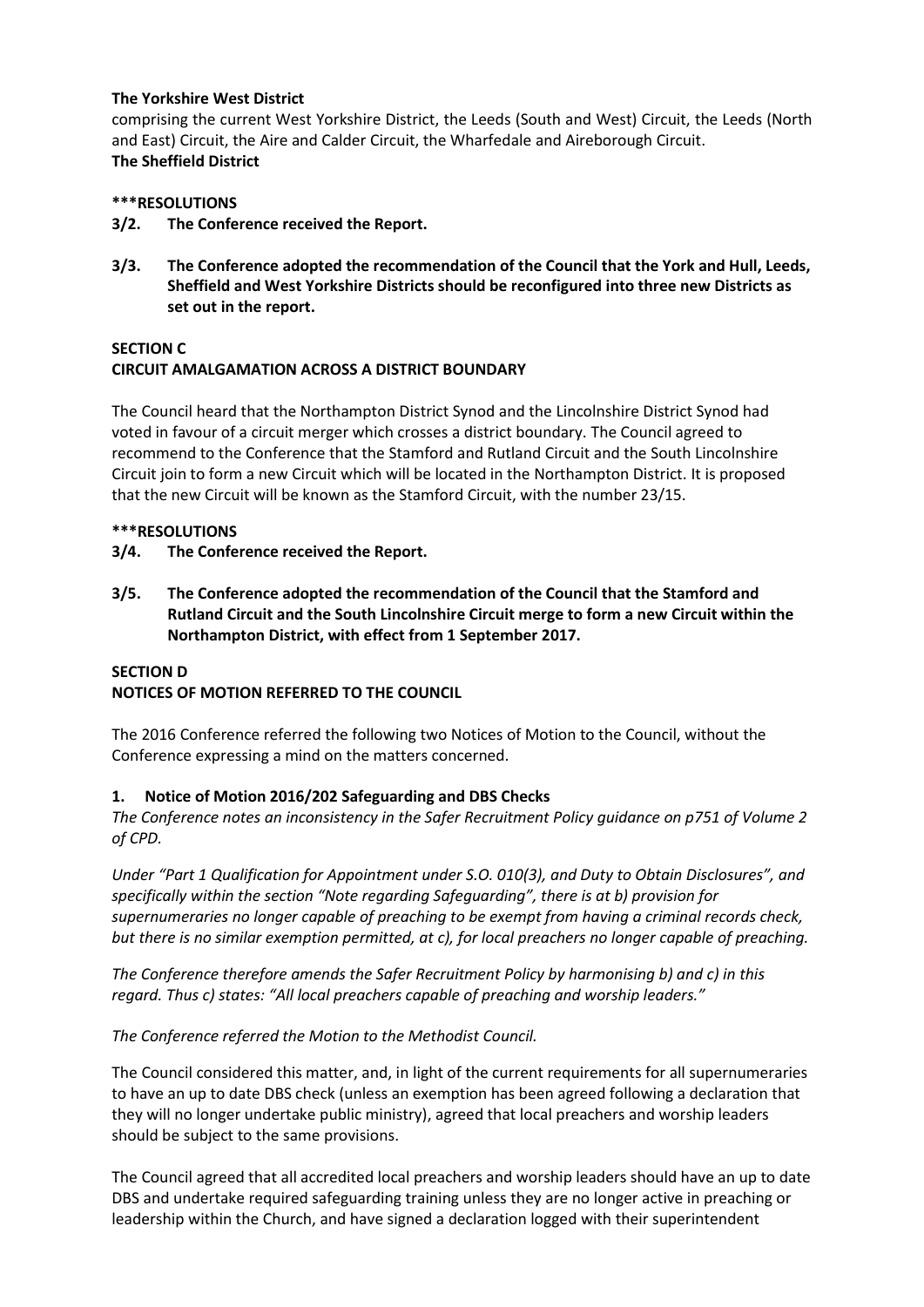minister. The Council directed that the guidance should be updated to effect the changes as proposed in the notice of motion.

### **\*\*\*RESOLUTION**

### **3/6. The Conference received the Report.**

#### **2. Notice of Motion 2016/207 Fracking**

*Hydraulic fracturing, the process known as fracking, involves drilling into the earth and directing a high-pressure water mixture at the rock to release the gas inside. There has been relatively little research into fracking but areas of the United States have suffered small earthquakes and water pollution believed to have been caused by fracking, as fracking involves shale gas, it seems that this process will contribute to climate change.* 

*The Conference therefore:* 

- *directs the Joint Public Issues Team to research fracking and to consider producing resources on this issue.*
- *directs the Joint Advisory Committee on the Ethics of Investment to consider the ethics of companies involved in fracking, especially following recent discussions regarding fossil fuels.*

The Council noted that the 2000 Conference adopted an environmental policy which sought to challenge Methodist people to "care for the earth by following sustainable practice and taking into account global and local environmental considerations for present and future generations". In 2011, *Hope in God's Future* was adopted as a Statement of the Conference, recognising that global warming presents questions that demand ethical and spiritual reflection as well scientific and political analysis. Study of this work was commended again to the Church by the 2016 Conference (NoM 2016/206).

In recent years the Joint Public Issues Team has engaged with Parliamentarians, Methodist members and the wider public on the Climate Change Act and the UK's energy policy and in the course of this work has considered the implications of developing shale gas resources in the UK. The Central Finance Board of the Methodist Church has screened its investments and identified a small number of companies with varying levels of exposure to fracking.

The Joint Public Issues Team (JPIT) is working on a briefing for members of the four JPIT church partners, to be made available through the Methodist Church and JPIT websites. The briefing draws on published information to inform and stimulate discussion of this topic and the policy issues associated with it. JPIT is not equipped to undertake 'scientific' research and does not propose to go beyond the work already undertaken to produce this briefing.

The Joint Advisory Committee on the Ethics of Investment has provided advice in relation to climate change and fossil fuel policies. The Central Finance Board policy paper *Climate Change Policy - Implications for Different Fuels* identifies concerns in relation to companies whose business models are dedicated to exploring for and developing new assets which imply a low probability of meeting emissions reduction targets. This policy paper does not address the issue of fracking directly. However, as a result of its implementation nine companies were excluded from potential investment, reflecting concerns over their business models. In 2017 the Joint Advisory Committee on the Ethics of Investment will discuss and advise on the nature of any active engagement with companies involved in fracking.

The Council welcomed the UK Government's ratification of the Paris COP21 agreement, directed the attention of churches and circuits to the briefing paper on fracking prepared by the Joint Public Issues Team. The Council encouraged the Joint Advisory Committee on the Ethics of Investment and the Central Finance Board to bring to the attention of companies involved in fracking the concerns of the Methodist Church. In so doing, the Council considered this to be a sufficient response to the concerns raised by the notice of motion.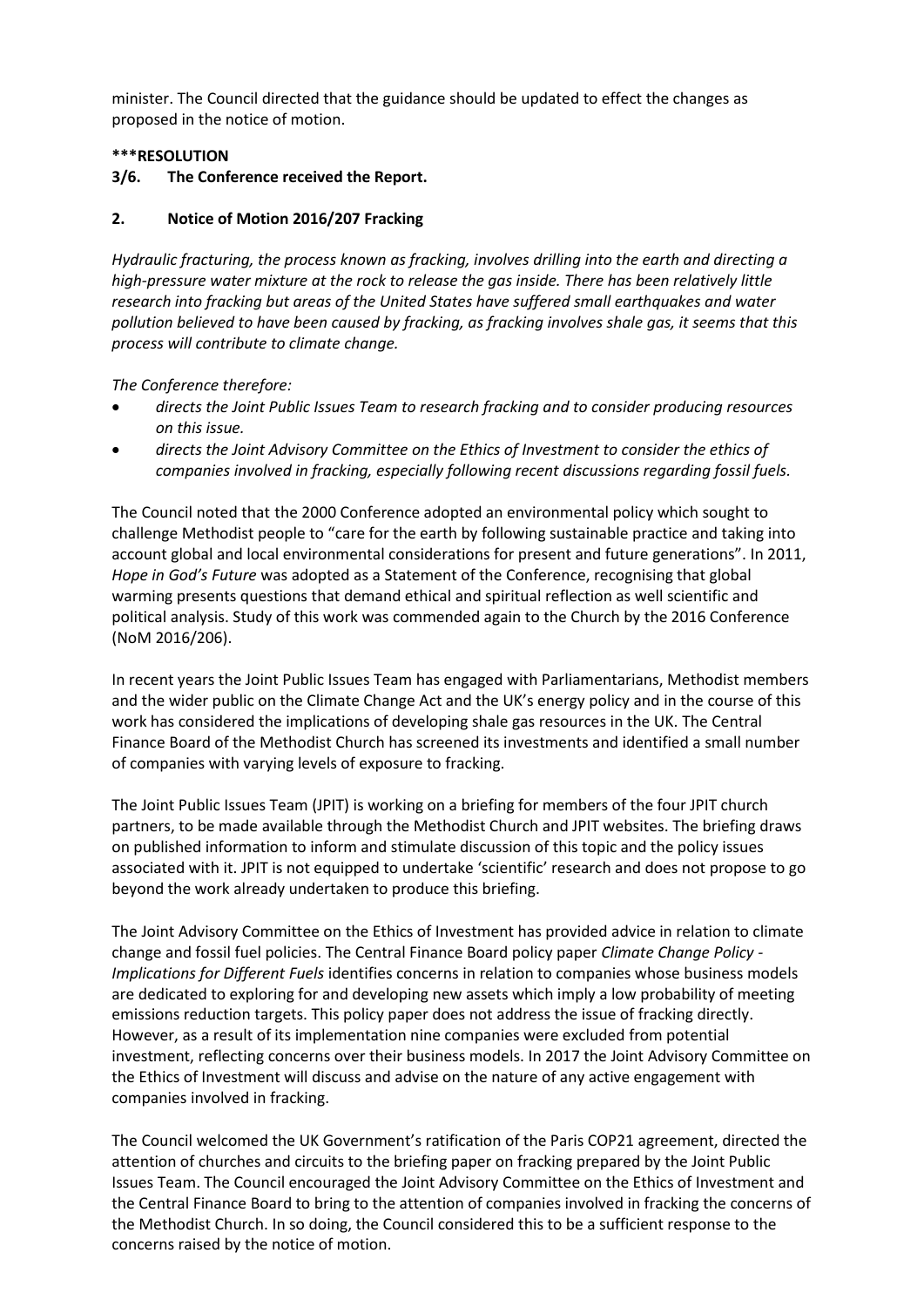## **\*\*\*RESOLUTIONS 3/7. The Conference received the Report.**

## **SECTION E JOSEPH RANK TRUST**

- 1. The Joseph Rank Trust is an independent Christian grant-making organisation, and is a practical expression of the strong Christian beliefs of their founder (Joseph Rank) and his desire to advance the Christian faith and to help the less fortunate members of society.
- 2. The Trust has provided a number of grants to various parts of the Methodist Church in the Britain, and also towards the Methodist Church in Ireland, and details of the grants made to the Methodist Church of Great Britain in 2016 were reported to the Council, totalling £654,050.

## **\*\*\*RESOLUTION**

## **3/8. The Conference received the Report.**

## **SECTION F PENSION CONTRIBUTION LEVELS REVIEW**

The 2016 Conference received the following two Memorials.

## *Memorial M17 Pension contributions from Lay Employees*

*The Church should provide greater encouragement than is currently the case for lay employees to make pension contributions. This could be achieved with a simple amendment to the current requirements whereby the minimum employee contribution is set at 2% of salary. The minimum employer contribution would remain at 6% and the combined contribution rate of 8% will meet the auto enrolment requirements for 2019 and beyond. Employing bodies should be asked to encourage their lay employees to make higher contributions (and may wish to offer financial incentives to do so) recognising that in current economic circumstances even a combined contribution of 12% is estimated to be far from adequate to provide a satisfactory pension for most people."*

*The Wirral (18/9) Circuit Meeting requests the Conference to reduce the minimum pension contribution required to be paid by lay employees if they are also to benefit from employer contributions.*

*The Conference referred the memorial to the Methodist Council and directed that it undertake a review of the minimum pension contribution levels by employees and employers for lay employees, to report back to the 2018 Conference.* 

## *Memorial M18 Conference 2016 – Employer-only Pension Contributions for Lay Employees*

*The Nottingham (South) (22/2) Circuit Meeting (Present: 24; Voting: unanimous) calls upon the Conference to urgently review its decision of 1999 regarding contributions to a pension scheme for both employer and lay employees. It notes that the changing landscape of pensions legislation, the issues of auto-enrolment and employer debt liability upon withdrawal from a scheme (a cessation event) cause this Circuit, and possibly others more generally, great difficulty in managing the costs of involvement in a pension scheme. It therefore asks the Conference to permit Methodist Church employing bodies to enter into employer-only contribution arrangements where employees have exercised their right not to opt in or to join a pension scheme and as a result the employer is, either immediately or in the foreseeable future, at risk of incurring a cessation event liability.*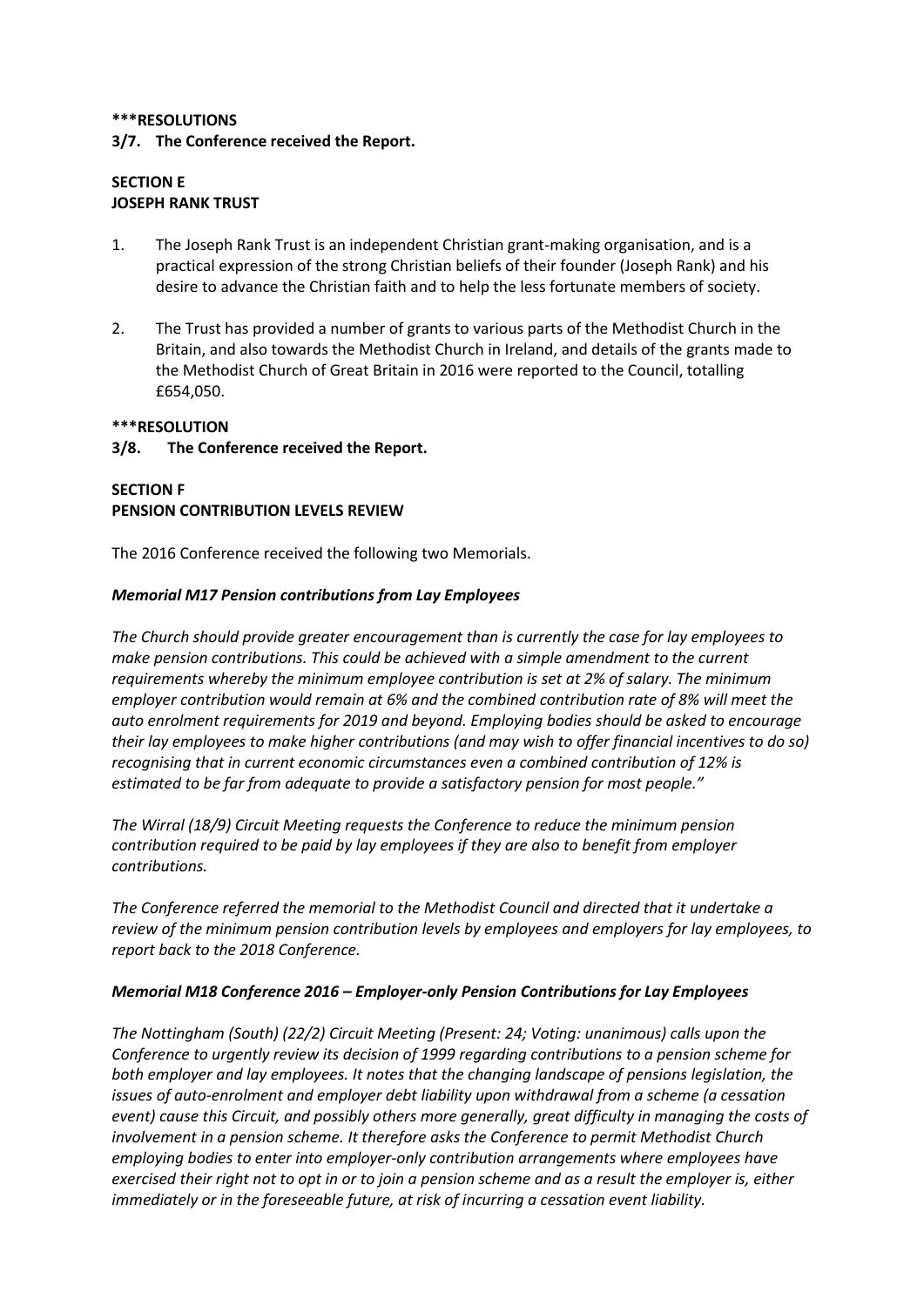#### *Reply*

## *The Conference thanks the Nottingham (South) Circuit Meeting and refers its memorial to the Methodist Council to be considered as part of the review set up in response to memorial M17.*

The Finance Sub-committee (FSC) has no formal role in this process, but was asked for its considered views on the pensions memorial at its meeting on 16 November 2016. The FSC considered a range of options and recommended that the employer level should remain as a minimum of 6% of salary, and that employees should be offered choices, with a minimum level of contribution from them of 2%.

The Finance Sub-committee wanted to remind employing bodies that they should encourage employees to think carefully about pension provision and the impact of the choices that they take; particularly for young employees who should be encouraged to start saving for a pension as early in their working life as possible.

Auto-enrolment legislation means that the minimum total contributions will significantly increase from 2018 onwards. The minimum combined employee/employer contribution increases to 5% in April 2018, the year that the Conference receives this report, so any proposed change to the policy would need to conform to that level.

Memorial M17 accepts that these contribution levels will not provide a very substantial pension, but assumes that it will 'hopefully' set people on a path to making a more adequate provision at a later date.' This assumption is possibly inaccurate as it puts the onus on the employee, rather than the employer, to save for their pension at an elusive date, which may never arrive.

Memorial M18's request to permit Methodist Church employing bodies to enter into employer-only contribution arrangements, where employees have exercised their right not to opt in or to join a pension scheme is contrary both to the spirit of auto-enrolment legislation, and the Church's stance regarding responsible employment. It is designed purely to protect employing bodies in the small number of cases where they could potentially be subject to a debt arising from an employment cessation event. It is not therefore appropriate for the Conference to offer such an option; rather the focus should be on employing bodies encouraging pension participation as widely as possible.

#### The Council makes the following recommendations:

The Council recommends to the Conference that the employer level for pension contribution should remain as a minimum of 6% of salary, however employees should be offered choices, with a minimum level of contribution from them of 2%, to apply to all employees appointed after 1 September 2017.

The Council recommends that local employers should offer any of their employees that have opted out at 6% the chance to now be enrolled at a level between 2% and 6%.

The Council recommends that local employers should not be allowed to offer these new arrangements to existing employees that are already contributing at the current level of 6%.

#### **\*\*\*RESOLUTIONS**

**3/9. The Conference received the Report.**

**3/10. The Conference in making its further reply to M17 and M18 (2016) directed that:**

- **(a) the employer level for pension contribution should remain as a minimum of 6% of salary;**
- **(b) employees should be offered choices, with a minimum level of contribution from them of 2%, to apply to all employees appointed after 1 September 2017;**
- **(c) local employers should offer any of their employees that have opted out of contributions at 6% the chance to now be enrolled at a level between 2% and 6%;**
- **(d) local employers should not be allowed to offer these new arrangements to existing employees that are already contributing at the current level of 6%.**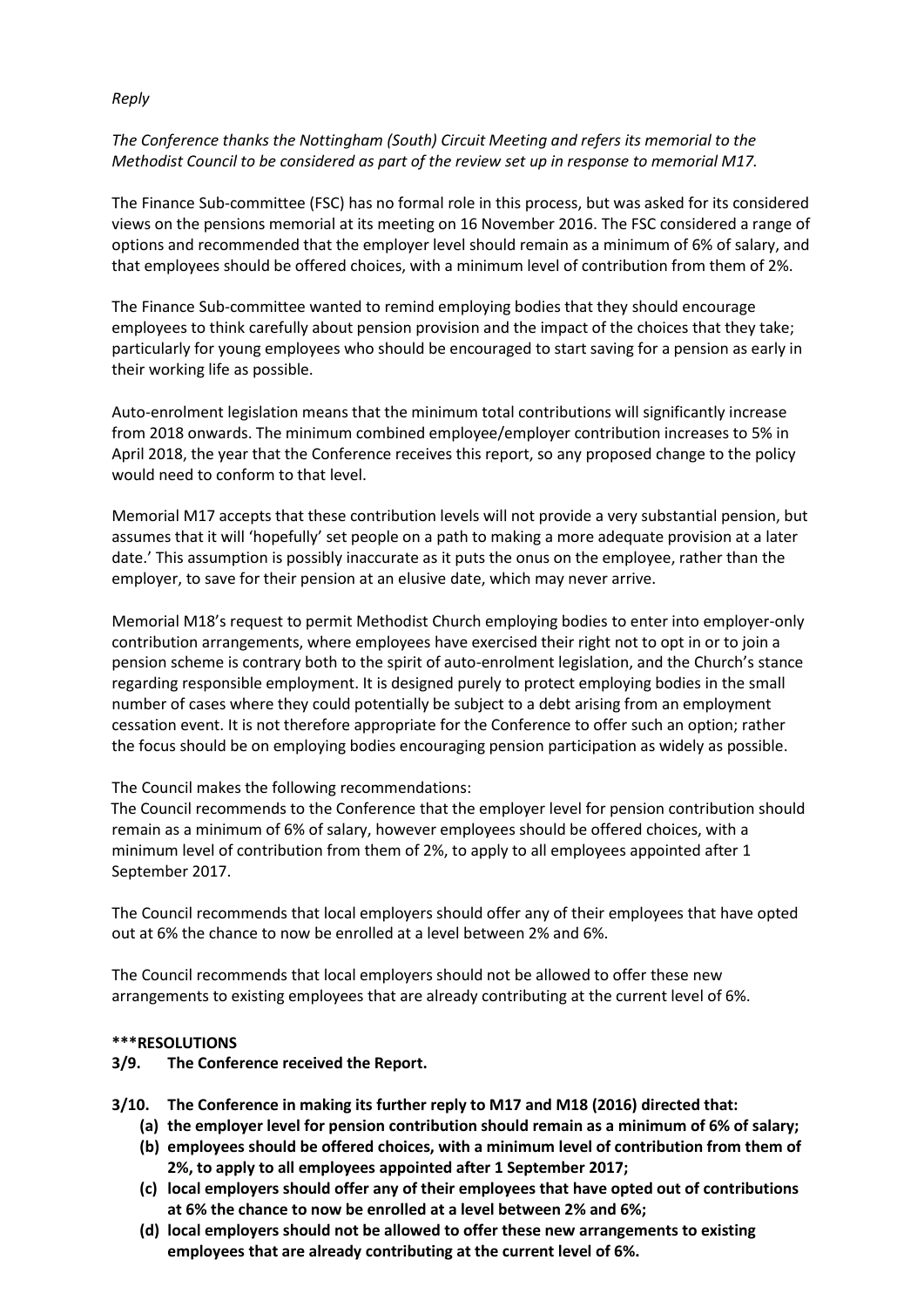## **SECTION G M14 (2016) SUPPORT FOR CIRCUIT STEWARDS**

*The Aire and Calder (16/17) Circuit Meeting (Present: 92; Voting: 88 for, 0 against) draws the attention of the Conference to the responsibilities carried by circuit stewards.*

*The Aire and Calder Circuit was formed in 2011 through the bringing together of four Circuits. The new and significantly enlarged Circuit of 32 churches and over 1,500 members makes increasing demands upon the eight circuit stewards. Alongside the superintendent minister and the rest of the circuit staff, the Circuit is dependent on their skills, enthusiasm, insights and initiatives for the Circuit's governance, strategic development and mission focus. Circuit stewards provide Circuits with their most senior lay leadership yet, in many Circuits, the recruitment of circuit stewards with the skills and time to give to the role is becoming more difficult to secure. However, without this lay leadership Circuits could not function as intended and a very different form of leadership would be required to ensure the survival of the circuit system.*

*Apart from the considerable flow of helpful information that comes to circuit treasurers from the Financial Services department of the Connexional Team, together with the equally helpful section, 'Managing Trustees and Methodist Money' within the Church's website, in our view circuit stewards receive only minimal support from the Connexional Team either in the form of training, systematic communication or encouragement. We believe this situation needs to change. The Circuit proposes that the Secretary of the Conference and the Methodist Council:*

- *(a) develop an appropriate connexionally agreed training and support system for circuit stewards;*
- *(b) develop a direct line of communication between the Secretary of the Conference and circuit stewards so that circuit stewards are kept up to date with significant policy, strategy and good practice development in the Methodist Church, in particular as Conference decisions affect the life of Circuits.*

#### *Reply*

*The Conference welcomes the memorial from the Aire and Calder Circuit Meeting regarding the duties and responsibilities of circuit stewards. The Conference particularly wishes to note and affirm the contribution and dedication of circuit stewards as senior lay leaders within the life of the Methodist Church. The Conference notes work currently under way on the redesign of circuit steward training in the Discipleship and Ministries Learning Network which will be piloted during the next connexional year. The Conference also notes and wishes to encourage the practice in some Districts of gathering together groups of circuit stewards for mutual learning, sharing and support. The memorial raises some important issues about communication and the Conference therefore directs the Methodist Council to identify appropriate mechanisms for regular communication with circuit stewards on policy, strategy and good practice.*

The Council noted that learning and development support for circuit stewards is currently ad hoc with huge variations between individual Circuits and Districts. Whilst there are a number of examples of good practice, and development and learning provision for circuit stewards is available across the DMLN regions, there is at present no connexion wide scheme for the training and support of circuit stewards. The Discipleship and Ministries Learning Network is currently nearing completion of work on a new scheme which will be piloted in the first half of 2017 and introduced as a connexional resource in September 2017.

The scheme will have a number of resources aimed at preparing people for the role of circuit steward and has the following outcomes:

By the end of the programme, learners will be able to:

- be confident in their calling and in the main aspects of their role
- demonstrate an understanding of *Our Calling* and the calling and structures of the Methodist Church
- demonstrate an understanding of their role in the context of the Circuit and the structures of the wider Methodist Church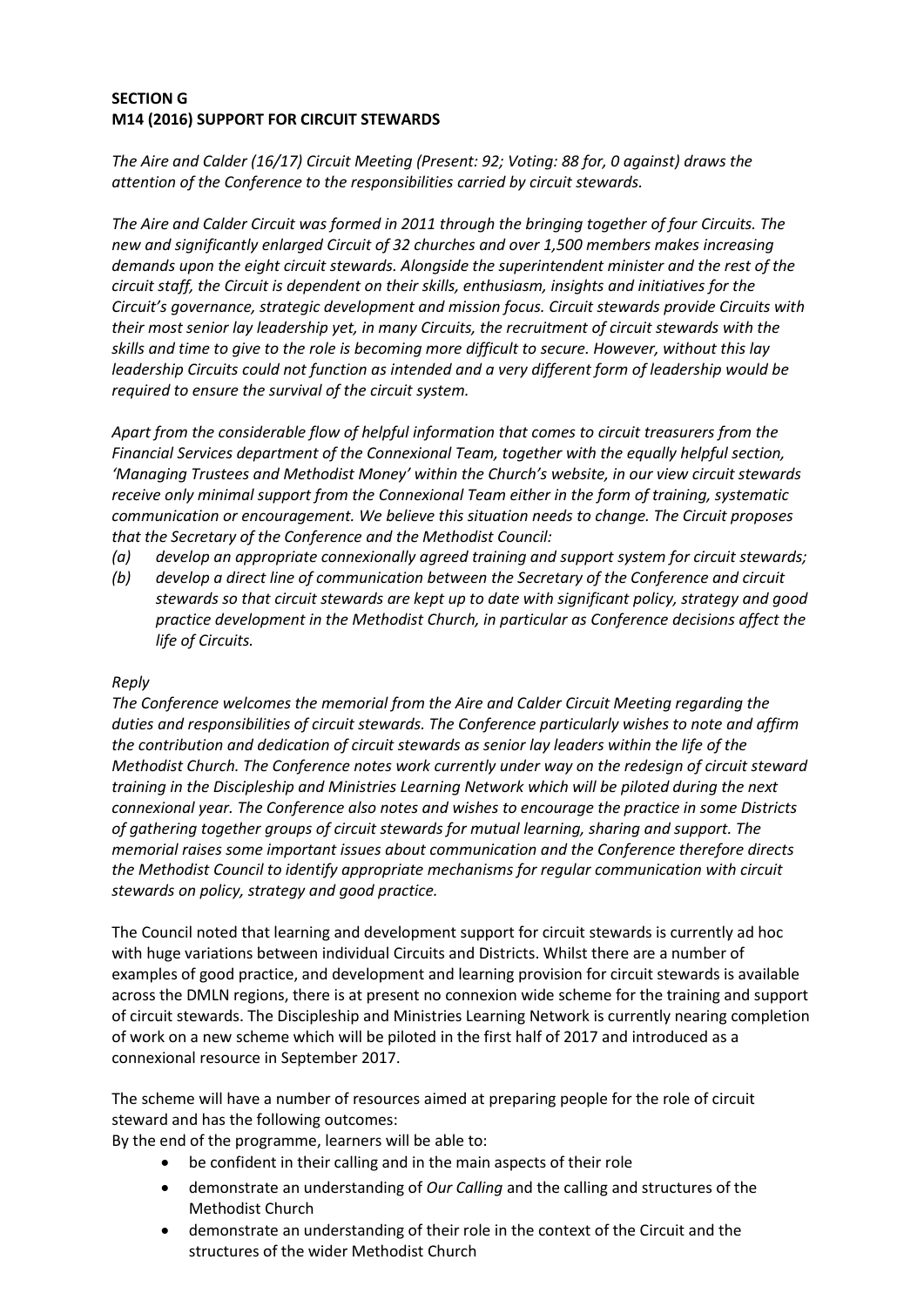- be able to work in collaboration with ordained colleagues in exercising pastoral and missional leadership in relation to the whole life of the Circuit
- understand their main duties within the context of the *Constitutional Practice and Discipline of the Methodist Church (CPD)* and demonstrate a working knowledge of the Standing Orders relevant to their role
- develop as a visible community of stewards, recognisably skilled, resourced and respected.

In addition, a *Circuit Steward's Handbook* is being developed, available both as a PDF and in a flexible format for use as a resource locally, and a range of learning resources which circuits can draw upon according to their particular circumstances. Officers are also currently exploring the possibility of programmes of advocacy and support for circuit stewards at district and regional levels, building upon existing good practice in some parts of the Connexion.

Work is underway in consultation with district Property Secretaries revising the online Property Handbook. Updated sections will be highlighted in the quarterly Property Matters e-newsletter, which provides and promotes a range of resources for property secretaries across the Connexion.

The Standard Form of Accounts provides a consistent template to treasurers for the preparation of accounts – it and the associated guidance are updated annually by the Team under the oversight of the Accountancy Support Group. Implementation of the new charity Statement of Recommended Practice (SORP) was supported by training offered, particularly to district and circuit treasurers, during 2016 at several locations around the Connexion.

The annual Resourcing Mission Forum helps officers at district and circuit level to think about how they can most effectively exercise stewardship of resources of people, property and money in pursuing God's mission; feeding into the work of church and circuit stewards.

#### **\*\*\*RESOLUTION**

## **3/11. The Conference received the Report as a further reply to M14 (2016).**

## **SECTION H EDI REPRESENTATION AT THE CONFERENCE**

The Council noted that under Standing Order 102(i)(g) there shall be six persons representing the concerns of racial justice at the Methodist Conference. Since 2015 the Equality, Diversity and Inclusion (EDI) Committee has had the responsibility for identifying those representatives and analysing and monitoring the impact.

Though not formally designated as such; the allocation of the six persons representing the concerns of racial justice could be seen as a 'positive action' initiative under the Equality Act 2010 and antecedent Race Relations legislation because, in practice apart from the 2016 Conference, only individuals who are Black, Asian and Minority Ethnic (BAME) have been in these roles and their presence has helped to ensure the diversity of the representatives at the Conference.

However, the Council heard from the EDI Committee that this sole focus on ethnicity skews the ethnicity data for the Conference and could be seen as masking the challenges it faces in regards to inclusivity.

#### The EDI Committee considered the following information:

Apart from the 2016 Conference where the EDI Committee decided to contact Districts directly to identify nominees for the six places; over the past five years most of those representing the concerns of racial justice at the Methodist Conference came from the same pool of people. It could therefore be argued that if this was a positive action initiative then the impact for BAME individuals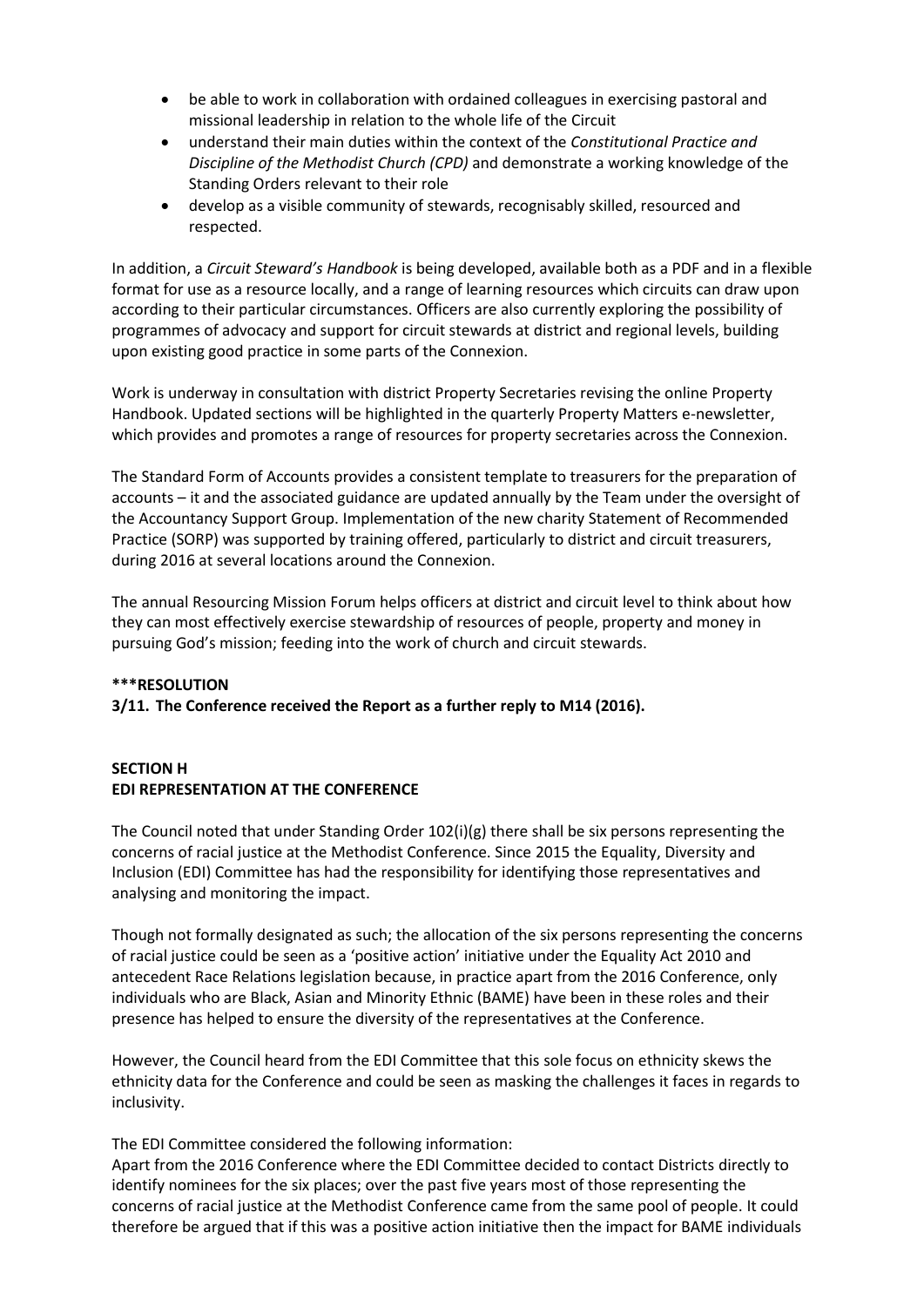has been limited. Also, the focus on racial justice as a connexional process may have inadvertently hindered some Districts identifying BAME individuals as part of their district elections.

The EDI Committee therefore recommended to the Council that, rather than only focusing on a BAME presence at the Conference, the most effective use of Standing Order 102(i)(g) is to focus on the wider question of diversity and inclusion at the Conference which affects a number of protected groups and the EDI Committee will continue to support the Methodist Council in progressing this. The Council recommends that four out of the six allocated places be designated as persons representing the concerns of equality diversity and inclusion.

However, the Council recognises the importance of racial justice in its own right and therefore recommends that two of the six roles should continue to be concerned with racial justice.

In recommending the amendment of Standing Order 102(i)(g), the EDI Committee is signalling that the issue of diversity and inclusion at the Methodist Conference is a mainstream issue rather than an issue that is only pertinent for protected groups.

#### **\*\*\*RESOLUTIONS**

#### **3/12. The Conference received the Report.**

3/13. **The Conference amended Standing Order 102(i)(g) as follows**: Six persons representing the concerns of racial justice **equality, diversity and inclusion, at least two of whom shall represent the concerns of racial justice and** at least two of whom

# shall be under the age of 26 **at the date fixed for the commencement of the Conference.**

### **SECTION I MINISTERIAL CODE OF CONDUCT**

#### BACKGROUND

- 1. The Council received a draft of a Ministerial Code of Conduct at its meeting in January 2017. It discussed it with enthusiasm and made many helpful comments which have been incorporated into the version that follows. The Council recommended that there be widespread discussion of it throughout the Connexion. It was noted that as part of that process there would have to be formal consultation with the Faith and Order Committee and the Law and Polity Committee, not least about whether there should be formal reference to the Code in Standing Orders, and, if there should, what form it should take. The Representative Session of the Conference is therefore invited to direct that there be a period of consultation about it, and that a report of the results be brought to a future Conference. In advance of any debate on that formal resolution, the Presbyteral Session is invited to engage in a pastoral discussion of the draft.
- 2. The Code of Conduct Working Party was established to address recommendation 8 of the report to the 2015 Conference of the Past Cases Review, *Courage, Cost and Hope*: "That serious consideration be given to producing a Code of Conduct for ministers along the lines of that produced by the Church of England", but also recognising that other groups and officers were looking at the same issues from other perspectives.
- 3. The membership of the working party therefore developed over the two year period from the 2015 Conference. Initially a Professional Conduct Working Party met to review a considerable amount of material produced by other bodies, including *Guidelines for the Professional Conduct of the Clergy* (from the Church of England), and from within our own tradition. This group was then brought together with members of the Connexional Leaders' Forum, the Conference Office and the Discipleship and Ministries cluster who were working in related areas.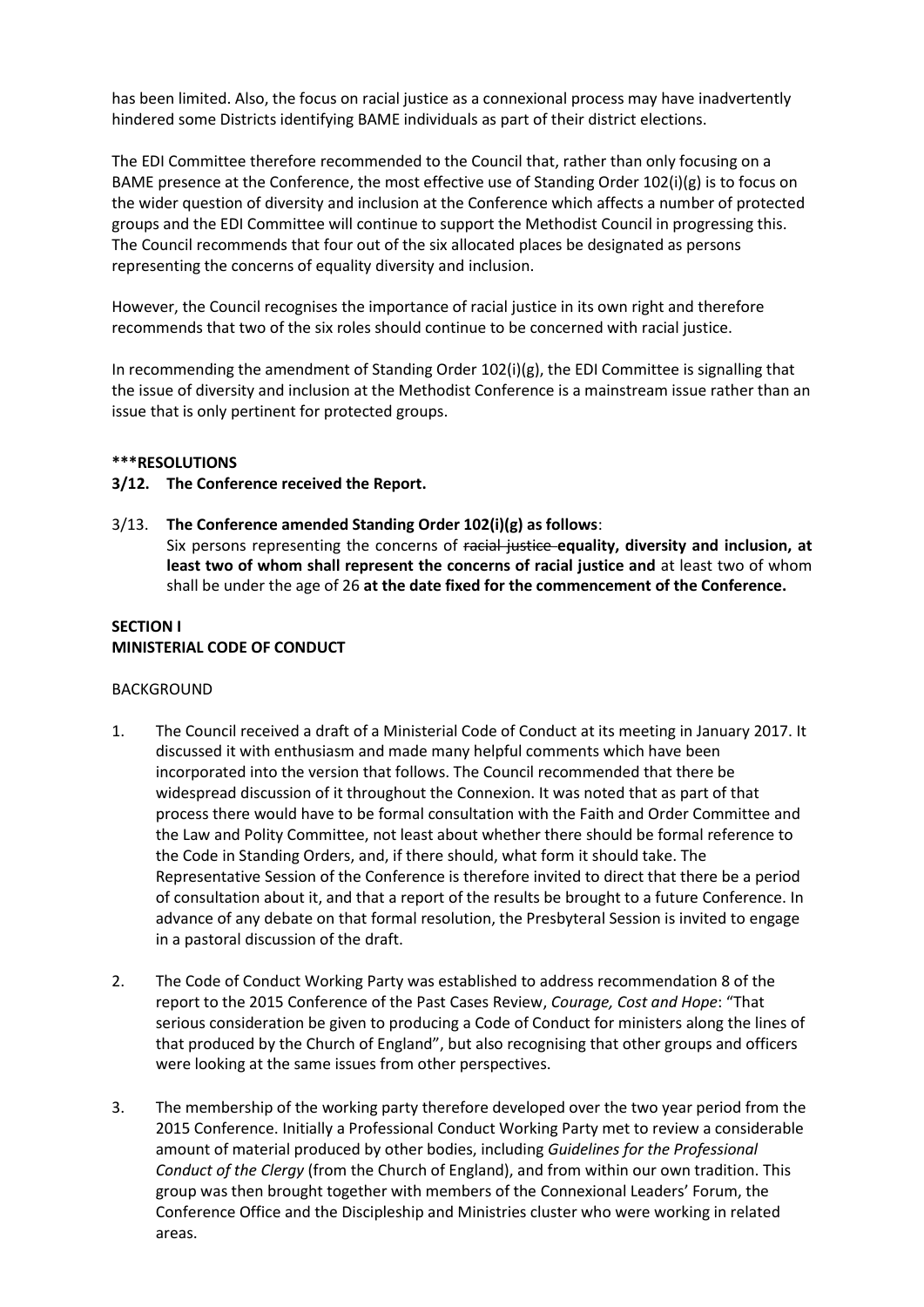- 4. The final membership of the group was Ms Janet Arthur, Deacon Eunice Attwood, the Revds Kenneth Howcroft (Chair), Dr Jennifer Hurd, Dr Jonathan Hustler, Paul Martin, Mrs Christine Parker and the Revds Julian Pursehouse and Paul Wood. Ms Gill Dascombe was a member of the group in its early stages, and input was received from the Revd Diane Clutterbuck speaking on behalf of the group working on the introduction of supervision.
- 5. Over the course of its meetings and electronic consultation between meetings, the working party established a number of fundamental points of agreement:
	- That a code is necessary in order to articulate the accountability of ministers in a single, agreed, and authoritative document.
	- That objections to the code on the basis that it is contrary to our custom or identity as Methodists are unfounded. The expectation of appropriate conduct and accountability that the code will explicate is deeply embedded in our tradition.
	- That the code therefore needs to bring together the decisions that the Conference has already made (as set out in Standing Orders and the Guidance section of *Constitutional Practice and Discipline of the Methodist Church* and any other relevant resolutions) in terms of ministers' accountability for the way in which they live out their vocation. Appended to the code, therefore, is an index of existing guidelines and other materials.
	- That the code should have an aspirational tone (ie it should offer a call to excellence in ministerial practice and behaviour), but also provide a set of tools with which (in)appropriate conduct and (in)competence can be identified and assessed.
	- That the code needs to be closely related to the recommendation of the Past Cases Review that ministers work under supervision.
	- That ministry is not exercised individualistically nor in isolation from others (lay or ordained) in the life of the Church. The code needs to make clear that there are expectations of particular groups in the life of the Church (eg circuit staff meetings).
	- That the code is for ordained ministers; and that the shared nature of ministry is best expressed by there being a single code with occasional notes to clarify any differences in expectations for deacons/presbyters.
	- That the code needs to be related to the competencies being produced for those at various stages of ministry which will be based on the criteria for selection approved by the 2016 Conference.
	- That in order to be effective the code needs to be relatively concise; and that the above points need to be explicit in its introduction.

These points were shared with the Past Cases Review Implementation Group at its meeting in November 2016.

6. These fundamental points of agreement provided a basis for the structure for the Code. The introductory narrative outlines the rationale, demonstrating that the central concept of 'watching over one another in love' is embedded in our tradition, and arguing that the Code makes explicit much that is already part of our practice. The Code is then presented in three parts, drawing on the understanding in the 2002 report *Releasing Ministers for Ministry* that there is a 'constant interaction in each minister's life between his or her office, being, and functioning.' The 'Office' grounds the Code in the foundational ecclesial and vocational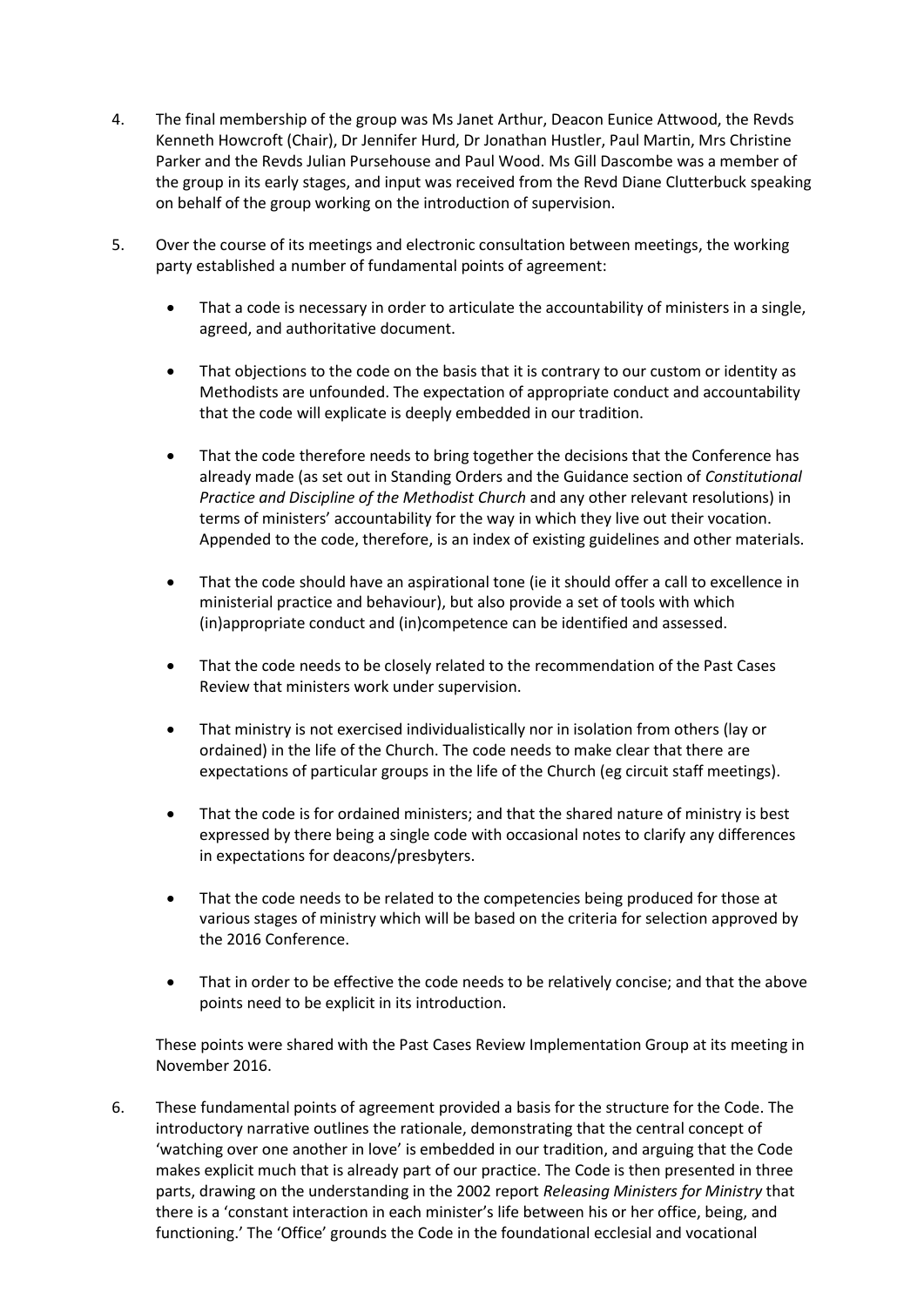statements of the Church about ministry (eg the Ordinal) and expresses the role within the life of the Church to which the individual is called. 'Being' indicates the internalised values of a minister as she or he is formed to fulfil the 'Office', and draws on the *Criteria for Selection for Ordained Ministry* which were approved by the Conference in 2016 (and which give the Code its nine sections). 'Function' sets out in bullet points benchmarks of excellence for ways in which the implications of 'Office' and 'Being' are embodied in the particular tasks and practice of ministry.

7. The Council noted the Working Party's belief that any code eventually adopted should be subject to regular review by the Ministries Committee.

## **\*\*\*RESOLUTIONS**

#### **3/14. The Conference received the Report.**

#### **3/15. The Conference commended the draft code for wide consultation across the Connexion.**

#### **A CODE OF CONDUCT FOR METHODIST MINISTERS**

- 1. "Watching over one another in love" is the traditional hallmark of the Methodist experience and understanding of discipleship. It involves a free-will commitment to share in the discerning of God's Spirit at work in the world through conferring with others, and a gracious offering of oneself to give and receive the fruits of that discernment so that all may grow in holiness (personal and social) and engage in worship and mission to the best of their ability.
- 2. In other words, it is the Methodist way of exercising oversight. It begins in the promises and commitments made in baptism, confirmation and becoming a member of the Methodist Church. Its classic expression spiritually is in the Covenant Service. Its classic embodiment practically is in Class and Band meetings (and their modern equivalents), and in the Conference (and its subsidiary meetings in Local Churches, Circuits, Districts and the wider Connexion).
- 3. The process of conferring and discerning always has to be open to the Spirit bringing new insights and fresh revelations of truth. But it also has to begin from somewhere; and it then needs to check that any apparent new insights that emerge are of God.
- 4. The primary starting point (or source of content) and checking point has always been the Bible. That is why the holiness being overseen is often termed 'scriptural' holiness. The first five books of the Hebrew Scriptures set out the Torah: the story of God's creative ordering of the universe and guidelines for how to live in harmony with its principles (hence better translated as 'instruction' than 'law'). The biblical prophets then constantly take those principles and re-contextualise them in the light of changing historical circumstances. Similarly, the New Testament shows the early church taking the teachings Jesus had given to his followers who were predominately Galileans, Jerusalemites or other people "of the land", and re-applying them to Greek-speaking Jews from the diaspora, Samaritans and Gentiles throughout the Roman world.
- 5. Early Methodism, as the name suggests, developed its own method of pursuing holiness in worship and mission. That method involved developing guidelines, and setting out aspirations and expectations, which applied the insights of scripture to the lives of the people. These were often termed 'rules', not in the sense of a legal code of commandments but of recommended standards for living and touchstones for reflection.
- 6. It is as if, in emphasising "watching over one another in love", Wesley saw the process of living by Rule as a means of grace. He defined 'means of grace' as *"outward signs, words, or actions, ordained of God, and appointed for this end, to be the ordinary channels whereby He might convey to [sc human beings] preventing, justifying, or sanctifying grace"*. He then immediately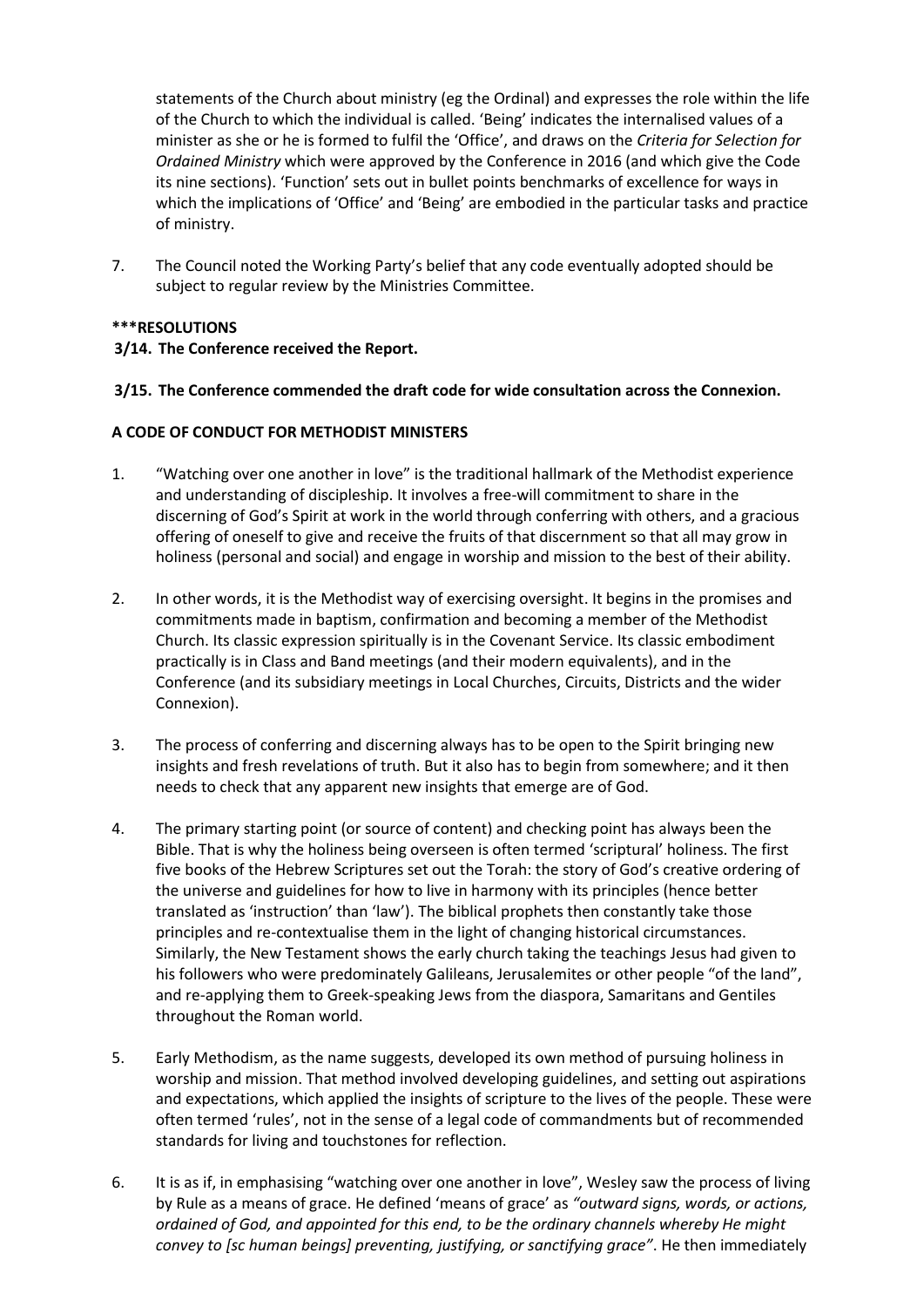went on to quote the *Book of Common Prayer*'s phrase, "the means of grace and the hope of glory" before summarising the *Book of Common Prayer*'s definition of sacraments as "an outward sign of inward grace, and a means whereby we receive the same<sup>"1</sup>.

- 7. Predominant among these rules for the early Methodists were *The Character of a Methodist*  (1742), *the Nature, Design and General Rules of the United Societies* (which included the rules for the Class Meeting) (1743); and *the Rules of the Bands* (1744).
- 8. Within the general calling of all the "people called Methodist" to "live by Rule", there were focused callings and Rules for those performing particular functions (eg "the Rules for Singing") or fulfilling particular offices. Of particular relevance for our current concerns are the group of Anglican priests and lay preachers that Wesley began to gather around him as his itinerant "Helpers" or "Assistants", and with whom he held Conference. Over the years, and particularly as Methodism began to develop from being a movement within the Church of England to being a Church (and then Churches) in its own right, this group gradually developed into an order of ministers.
- 9. Wesley's *Twelve Rules of a Helper* (1753, being a revised version of the *Rules of an Assistant*  1744) are therefore very important. They are clearly a Rule of Life. They are equally clearly a Code of Conduct.
- 10. The *Twelve Rules* and other sections relating to the office of Preachers and Pastors were among the material included in the compilations of the Minutes of the Conference that were known as the *Large Minutes* and revised and re-issued in 1753, 1763, 1770, 1772, 1780, and 1789. A copy of the *Large Minutes* or J S Simon's *Summary of Methodist Law and Discipline*  which superseded them in 1905 was given to all those preachers and helpers who were received into full connexion with the Wesleyan Conference in the late 18<sup>th</sup>, 19<sup>th</sup> and early 20<sup>th</sup> centuries. The inscription in them (which persisted until Methodist Union in 1932) said "As long as you freely consent to, and earnestly endeavour to walk by, these Rules, we shall rejoice to acknowledge you as a fellow-labourer".
- 11. Further material was created in 1820 in what became known as the *Liverpool Minutes*. It was intended to supplement the *Twelve Rules of a Helper* and those other parts of the *Large Minutes* which related to the duties of Preachers and Pastors. It stated that both those documents should be read frequently and studied carefully. The new material was intended to re-apply their principles in the changed circumstances of "the present age" in the first quarter of the 19<sup>th</sup> century, which included the first recorded reduction in membership of Wesleyan Methodism (although Primitive Methodism was growing exponentially in the same period, particularly in the Midlands). The results were a set of resolutions to which those in full connexion with the Conference committed themselves, with a view to achieving "… the increase of Spiritual Religion among our Societies and Congregations, and … the extension of the work of God in our native country". They too set out guidelines, and criteria by which performance could be supervised and evaluated.
- 12. These resolutions in the *Liverpool Minutes* were revised in 1885, and remained for many years as a blueprint for ministry. A new set of *Resolutions on Pastoral Work* was then adopted by

<sup>&</sup>lt;sup>1</sup> Standard Sermons number XII (number 16 in the more recent edition by Outler). In the same sermon Wesley identified the chief of these means of grace as prayer (individual and communal); searching the Scriptures (by reading, hearing and meditating on them); and receiving the Lord's Supper (regularly, and as often as possible). In the Minutes of the 1744 Conference, Wesley added two further ones: fasting; and Christian Conference (which we have more recently termed Christian Conferring). These five things Wesley sometimes called the 'Institutional Means of Grace', in that he found scriptural warrant for them. But he also recognised other things which he called 'Prudential Means of Grace'. These, by their very definition, could vary according to the people, contexts and situations concerned; but they were always directed towards *"watching, denying ourselves, taking up our cross, exercise of the presence of God"*. They included following particular rules of life or engaging in particular acts of holy living.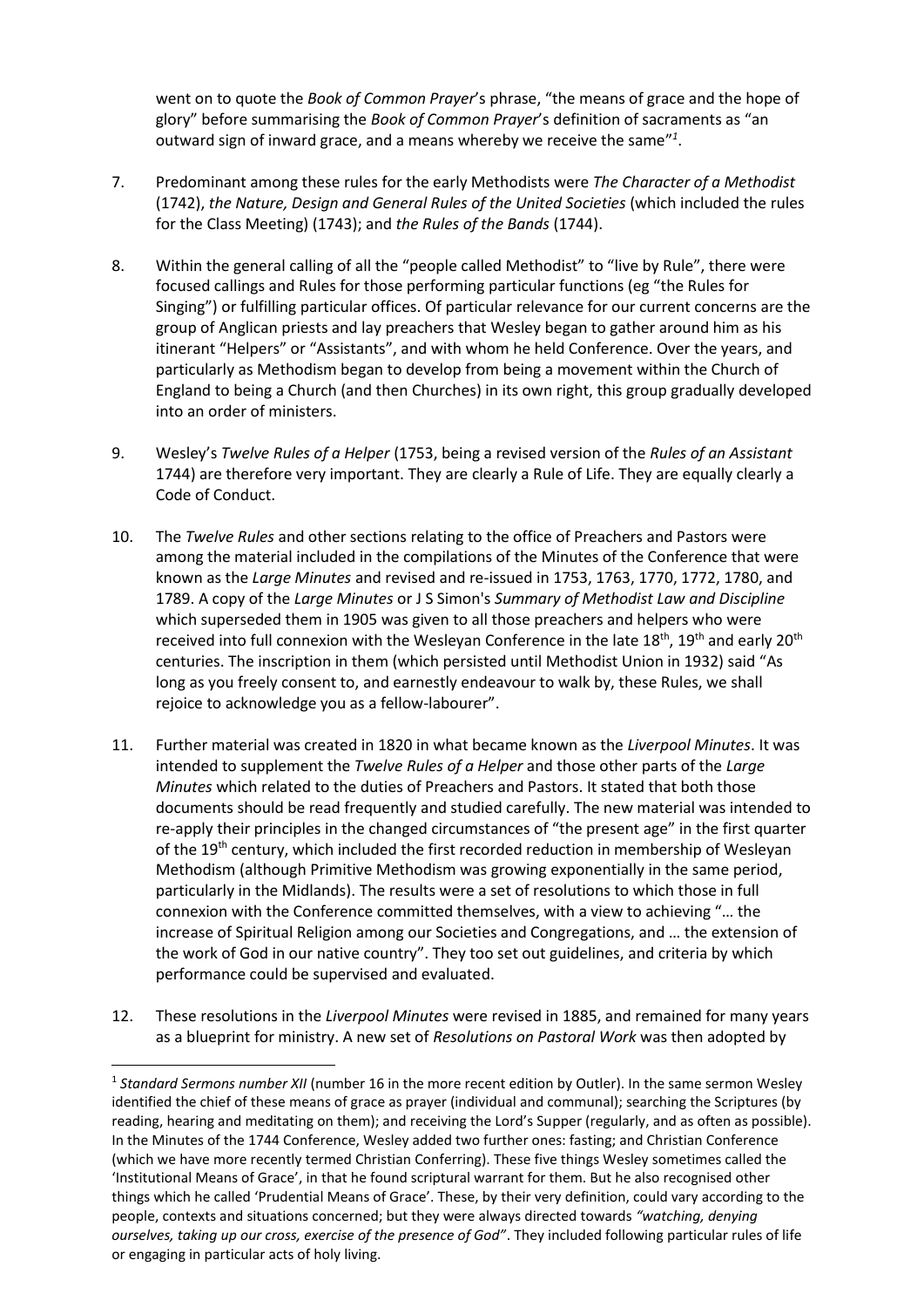the Conference in 1971. This occurred in a period when the context for ministry was changing rapidly, leading to a series of theological restatements of the nature of ordained ministry. In 1960 there had been a statement on *Ordination in the Methodist Church* which was grounded in the major 1937 statement *The Nature of the Christian Church.* There then followed reconsiderations of ordained ministry. Some were prompted by ecumenical considerations in such as the *Anglican-Methodist Conversations.* Others came in response to pressure to diversify the contexts in which ministry was exercised so that, for example, it could be exercised in what were known as the 'sectors' as well as traditional circuit appointments. This led to the 1974 statement on *Ordination*.

- 13. Throughout all this period, and since, the important dynamic of "watching over one another in love" in ministry, and in exercising accountability and receiving support for it, has been expressed through weekly staff meetings; the response to the question asked during a communion service at the Presbyteral Session of each District Synod ("Does each of us continue faithfully to discharge the obligations laid upon us by the ministry which we have received from the Lord Jesus to testify to the gospel of the grace of God? Do we continue to believe and preach our doctrines and administer our discipline?"); and the answer of each District in the Presbyteral Session of the Conference to the Annual Inquiry about the character and discipline of presbyters and presbyteral probationers.
- 14. The whole process has been summed up in the Ordinal for Presbyters in the 1999 Methodist Worship Book. After outlining a number of tasks of presbyteral ministry under the heading "In God's name you are to…" it goes on to say, "These things are your common duty and delight. In them you are to watch over one another in love."
- 15. Since the 1974 statement on *Ordination,* however, the Methodist Church has also closed the Wesley Deaconess Order, opened a Methodist Diaconal Order for both men and women, and declared that Order to be an order of ministry in the Church as well as a form of dispersed religious order. Although there are differences of emphasis between it and the presbyteral order (as two complementary orders of ministry) it inherits and shares the same tradition concerning rules of life, codes of conduct and "watching over one another in love". The Methodist Diaconal Order has a clear (or specific) expectation and practice in these matters articulated in the sharing of a common rule of life. The declaration in the diaconal ordination service states that "You are to share fully in the life of your Order and to keep its discipline". The sense of "watching over one another in love" is enacted in the area groups and through the Order's Convocation. The annual inquiry as to the character and discipline of deacons and diaconal probationers is conducted through a rededication service at the Convocation, and assurances then given by the Warden of the Order on behalf of the Convocation to the Conference Diaconal Committee and, thereby, the Conference.
- 16. In the same period since 1974, the diversification in the ways that both presbyteral and diaconal ministry have been expressed has also posed questions about what commonality there could be within each order as well as between them, when, for example, not everyone could be in a weekly staff meeting, and also when the criteria for discernment of ministerial vocation were no longer self-evidently appropriate for all contexts. That led eventually to the report *What is a Presbyter?* adopted by the Conference in 2002, and *What is a Deacon?* in 2004. The former restates the definitive characteristic emphases of presbyteral ministry. It then concludes with three sections outlining 'the Characteristics of a Presbyter', 'the Tasks of a Presbyter' and 'the Accountability of a Presbyter' (to God, to the Church, to ordained colleagues and to others).
- 17. In recent years attention has been given to identifying criteria of competence and standards of practice, so that they can be used by the Church and its ministers in the process of discernment. The 2003 Conference approved *Criteria for the Selection of Candidates for Ordained Ministry* which were revised by the 2016 Conference. Attention has also been given to the tasks of ministry and in 2002 the Conference adopted the report *Releasing Ministers for*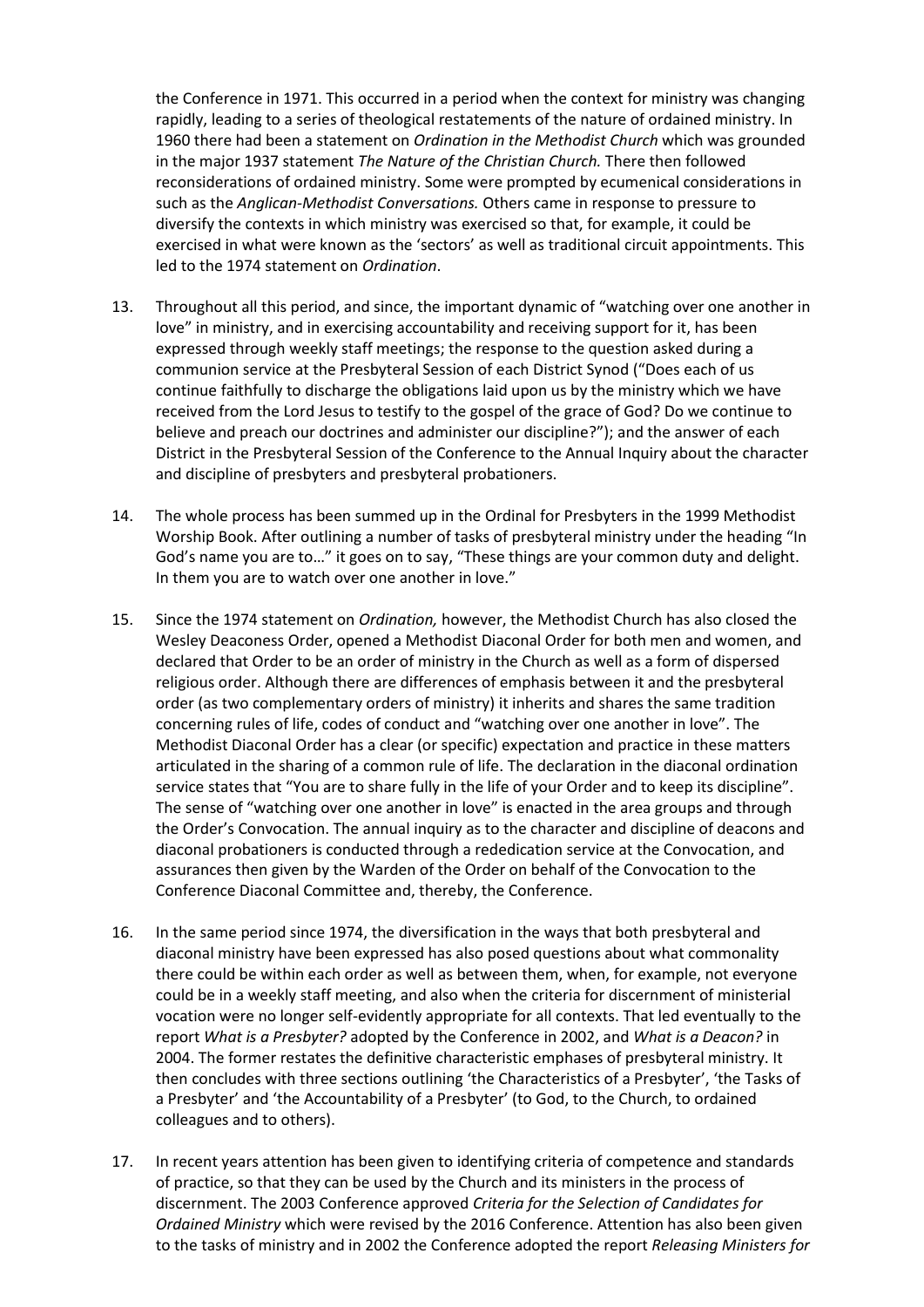*Ministry.* That report identified the need to discuss the life of the minister in three ways – the Office to which the minister is called (as presbyter or deacon) which has a fundamental character the main features of which are expressed in the words of the Ordinal; the Being of the minister, which we understand to mean the *habitus* by which the presbyter or deacon lives out her or his calling; the Functioning of the minister, ie the way in which the minister's being manifests itself in the tasks of ministry.

- 18. It is to that last category that the stipulations of the Code of Conduct need to apply. In order to be clear that the Code relates to our fundamental understanding of what it is to be a presbyter or deacon, the *Code* is laid out according to the revised *Criteria for Selection* and the three dimensions identified in *Releasing Ministers for Ministry.* None of this will appear unfamiliar to the presbyter or deacon who has nurtured her or his vocation and been faithful in watching over and being watched over in love. *What is a Presbyter?* reminded the Church that ministers are expected to behave "with integrity, competence and according to the best standards of practice towards those to whom she or he ministers."
- 19. The *Code* therefore will remind ministers of the exemplary standards of behaviour which befit their calling as representative people. Occasionally, of course, ministers fail to live out their calling in the way that the Church reasonably expects them to do. Those who engage with such ministers in the processes of supervision approved by the Church, those who otherwise have oversight of them, and those who are recipients of their ministry, should find in the *Code*  a canon against which (in)appropriate conduct and (in)competence can be identified and assessed. However, the *Code* should be seen primarily as aspirational; its purpose is not to incite guilt in the practitioner but to assist in the reasoned review of self and practice which is part of living and working accountably.
- 20. The commitment to be supervised is a key element of the *Code*. This means that the *Code* is integral to the processes of Ministerial Development Review as the agreed records of supervision which will be available to those involved in MDR will identify those areas that have been addressed which will themselves relate to (and be informed by) the *Code.*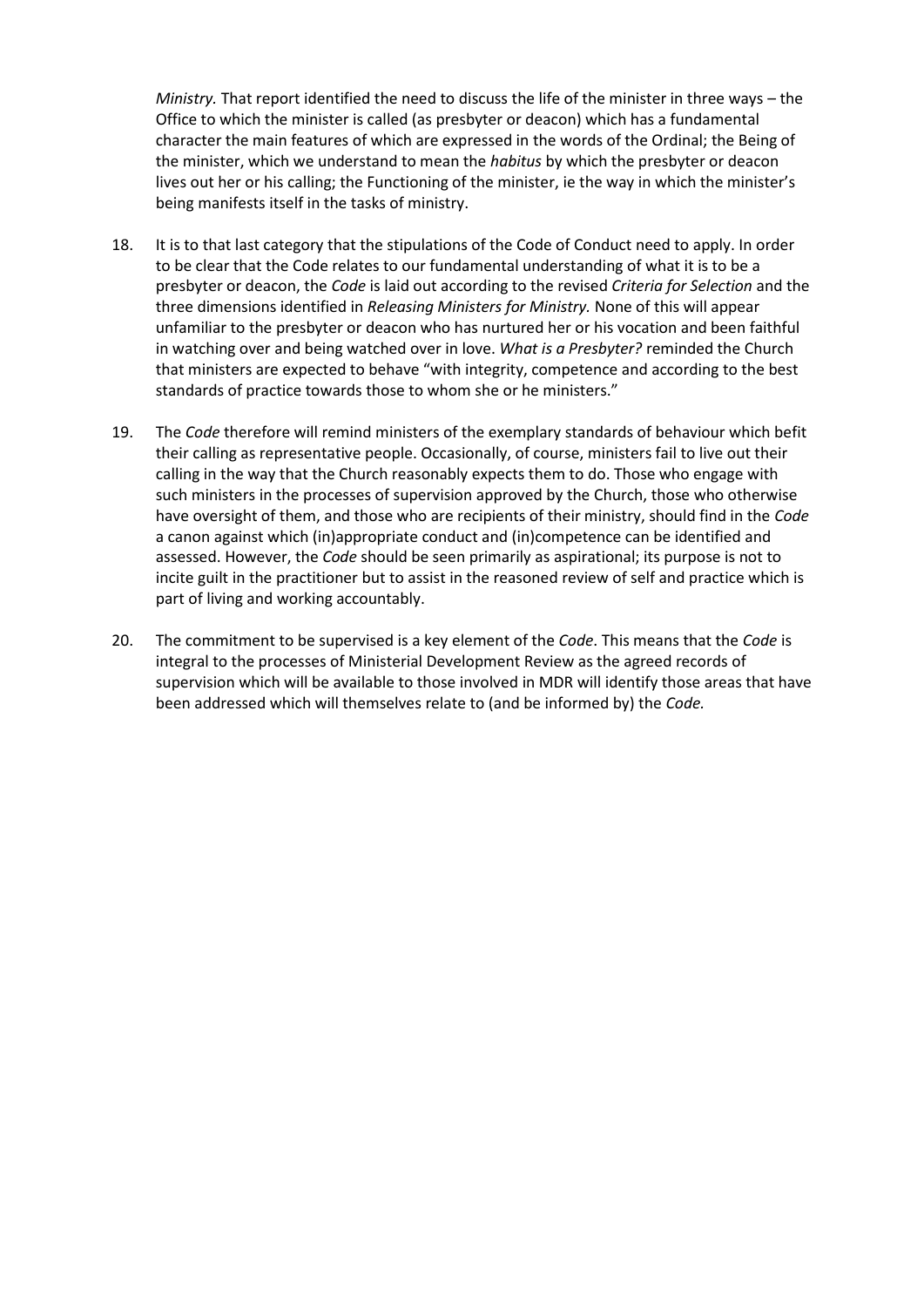## Draft Code of Conduct

|                                      | The Office                                                                                                                                                                                                                                                                                                                                                                                                                                                                                                                                                                                                                             | Being                                                                                                                                                                                                                                                                                                                                                                                                                                                                                                                                                                                                                                                                                                                                                                                                       | Functioning                                                                                                                                                                                                                                                                                                                                                                                                                                                                                                                                                                                                                                                                                                                                                                                                                                                |
|--------------------------------------|----------------------------------------------------------------------------------------------------------------------------------------------------------------------------------------------------------------------------------------------------------------------------------------------------------------------------------------------------------------------------------------------------------------------------------------------------------------------------------------------------------------------------------------------------------------------------------------------------------------------------------------|-------------------------------------------------------------------------------------------------------------------------------------------------------------------------------------------------------------------------------------------------------------------------------------------------------------------------------------------------------------------------------------------------------------------------------------------------------------------------------------------------------------------------------------------------------------------------------------------------------------------------------------------------------------------------------------------------------------------------------------------------------------------------------------------------------------|------------------------------------------------------------------------------------------------------------------------------------------------------------------------------------------------------------------------------------------------------------------------------------------------------------------------------------------------------------------------------------------------------------------------------------------------------------------------------------------------------------------------------------------------------------------------------------------------------------------------------------------------------------------------------------------------------------------------------------------------------------------------------------------------------------------------------------------------------------|
| Vocation (call<br>and<br>commitment) | 'It is the universal conviction of the<br>Methodist people that the office of<br>Christian ministry depends upon the call<br>of God'. <sup>2</sup> Throughout the process of<br>candidating and training, men and<br>women are tested on their call and asked<br>if they remain persuaded that God has<br>called them to ordained ministry in the<br>Church. That call to ordained ministry is a<br>particular expression of the vocation to<br>discipleship which is shared by all<br>members of the Church. Those ordained<br>as presbyters and deacons 'focus,<br>express, and enable the ministry of the<br>whole people of God.'3 | Presbyters and deacons are people who<br>witness to a sense of a distinct call to serve<br>in the ministry to which they are ordained;<br>and who are aware of the need continually<br>to ask to what they are being called and to<br>test the development of their call with<br>others in the Church. They live with a<br>conviction that for them the call to be a<br>presbyter or deacon is part of and<br>indispensable to the call to holiness which is<br>common to all disciples but which finds<br>different expression in each; this vocation<br>however is not individualistic but is tested<br>and affirmed by the community of disciples.<br>Ministers therefore seek to discern their<br>developing vocation (eg, at times of<br>stationing) in dialogue with the Church and<br>its processes. | All ministers should demonstrate:<br>a willingness to give an account of the call to<br>$\bullet$<br>minister;<br>preparedness to explore the developing sense<br>of call with others (eg, spiritual director,<br>minister exercising oversight, supervisor);<br>commitment to affirm each year a continued<br>sense of call to the ordained ministry of Christ's<br>Church;<br>a recognition that the call to minister is<br>discerned by the individual and by the Church<br>together: and therefore<br>a commitment to listen carefully to the<br>narratives of vocation that others have to offer;<br>a recognition that their own vocation needs<br>constantly to be reviewed in the light of the<br>Church's needs in serving God's mission in the<br>world;<br>obedience and commitment to the Church's<br>processes of discernment and stationing. |
| Vocation<br>(ministry in the<br>MCB) | Whilst the Methodist Church claims to<br>ordain 'not to a denomination, but to the<br>presbyterate and diaconate of the One<br>Holy, Catholic, and Apostolic Church',                                                                                                                                                                                                                                                                                                                                                                                                                                                                  | Deacons are people whose calling is to focus<br>a servant ministry on behalf of the whole<br>Church by enabling the ministry of others.<br>They are required to live according to the                                                                                                                                                                                                                                                                                                                                                                                                                                                                                                                                                                                                                       | A commitment to work collaboratively with all<br>other members of the Church (presbyters and<br>deacons, lay officers and lay members).<br>Participation (as required by Standing Orders) in                                                                                                                                                                                                                                                                                                                                                                                                                                                                                                                                                                                                                                                               |
|                                      | Methodist presbyters and deacons                                                                                                                                                                                                                                                                                                                                                                                                                                                                                                                                                                                                       | Diaconal Order's Rule of Life.                                                                                                                                                                                                                                                                                                                                                                                                                                                                                                                                                                                                                                                                                                                                                                              | regular Circuit staff meetings (or equivalent                                                                                                                                                                                                                                                                                                                                                                                                                                                                                                                                                                                                                                                                                                                                                                                                              |

<sup>&</sup>lt;sup>2</sup> Deed of Union cl4

<sup>3</sup>*What is a Presbyter?* paragraph 4.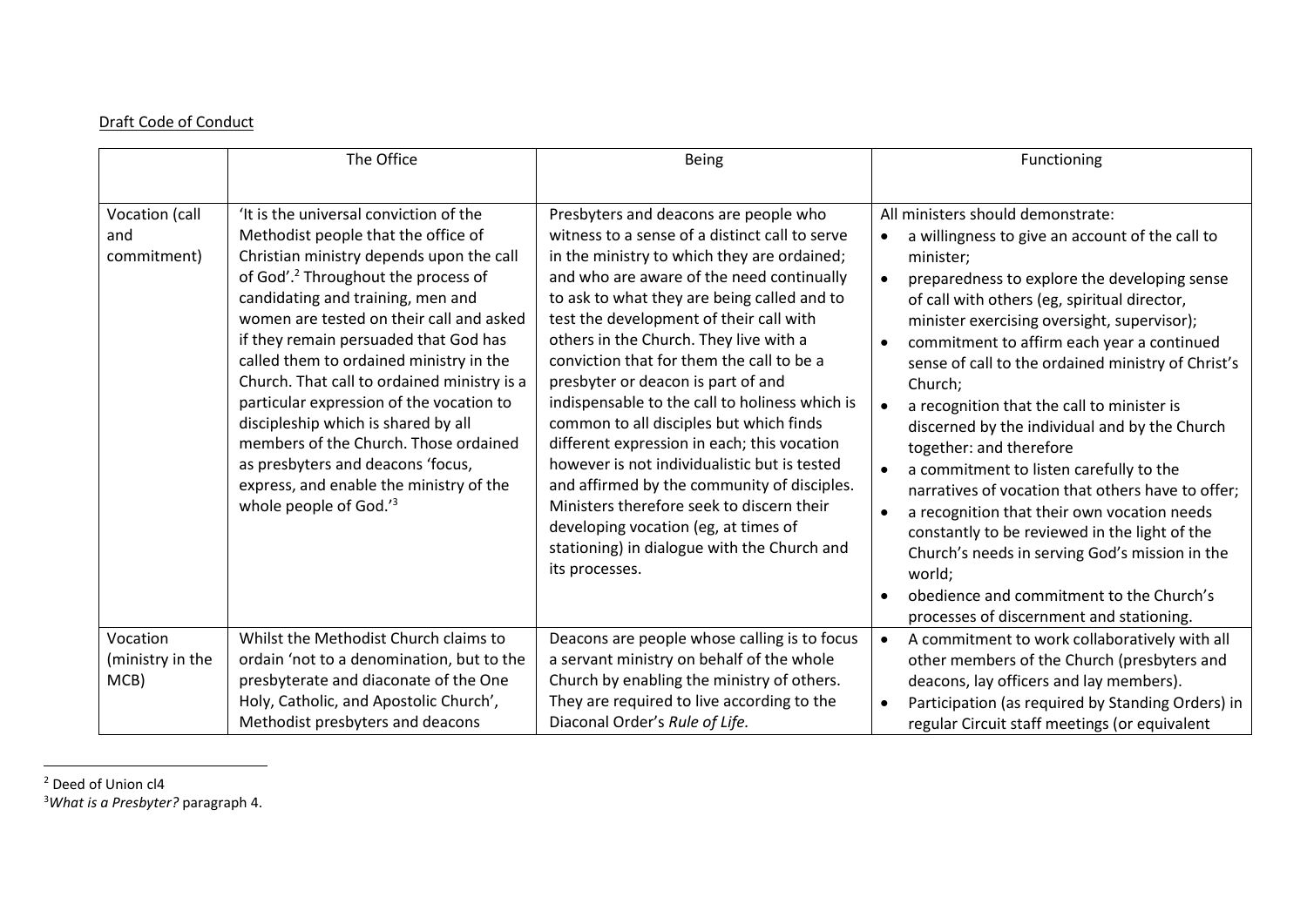|                          | exercise ministry within and as<br>representatives of the Methodist Church<br>in Britain.<br>This representative ministry is conducted<br>alongside and in partnership with<br>Christians of other denominations with<br>whom the Methodist Church in Britain is<br>commited to work for a fuller expression<br>of God-given unity. | Presbyters are called to a "principal and<br>directing part" in the life of the Church<br>through the ministry of word, sacrament, and<br>pastoral responsibility.<br>All ministers are called to work with<br>colleagues from other denominations in a<br>way which honours the others' positions<br>whilst maintaining their own identity as<br>Methodist.                                                                                                                                                             | body) as an expression of collegiality and<br>shared leadership.<br>A respect for the significance and integrity of<br>the ministry of the other order, and of lay<br>officers and members.<br>An understanding and appropriate use of the<br>power implicit in the role of minister and an<br>acceptance of accountability for the exercise of<br>the office.<br>For presbyters, a commitment to 'watch over<br>one another in love' through attendance at and<br>participation in the Synod and through less<br>formal gatherings.<br>For deacons, a commitment to life as members<br>of the Methodist Diaconal Order<br>A recognition that the conduct of the minister<br>$\bullet$<br>at all times should be that of a representative of<br>the Methodist Church.<br>A commitment to work with ecumenical<br>colleagues in a spirit of trust and openness. |
|--------------------------|-------------------------------------------------------------------------------------------------------------------------------------------------------------------------------------------------------------------------------------------------------------------------------------------------------------------------------------|--------------------------------------------------------------------------------------------------------------------------------------------------------------------------------------------------------------------------------------------------------------------------------------------------------------------------------------------------------------------------------------------------------------------------------------------------------------------------------------------------------------------------|----------------------------------------------------------------------------------------------------------------------------------------------------------------------------------------------------------------------------------------------------------------------------------------------------------------------------------------------------------------------------------------------------------------------------------------------------------------------------------------------------------------------------------------------------------------------------------------------------------------------------------------------------------------------------------------------------------------------------------------------------------------------------------------------------------------------------------------------------------------|
| Relationship<br>with God | Presbyters and deacons are first and<br>foremost people of prayer. Presbyters<br>and deacons commit themselves at<br>ordination to 'be faithful in worship, in<br>prayer, [and] in the reading of the Holy<br>Scriptures.'4                                                                                                         | Ministers need to nurture a spiritual life that<br>is authentic and disciplined and which is<br>based on a confidence in God's love for them<br>and a sense of the call to perfect holiness.<br>This spiritual life will be manifest in regular<br>engagement with the means of grace in<br>private devotion and in the life of the<br>worshipping community. As for all Methodist<br>disciples, this will include participation in<br>public worship, regular communion, and<br>prayer and Bible study in small groups. | All ministers should have:<br>a regular and disciplined life of personal prayer;<br>a commitment to the worship of the Church<br>$\bullet$<br>including times when they are not leading<br>worship;<br>a form of accountability (eg, to a spiritual<br>director) for their life of prayer.<br>Deacons are in addition committed to the Daily<br>Office of the Order and to its common rule of life.                                                                                                                                                                                                                                                                                                                                                                                                                                                            |

<sup>4</sup>*Methodist Worship Book* p303/318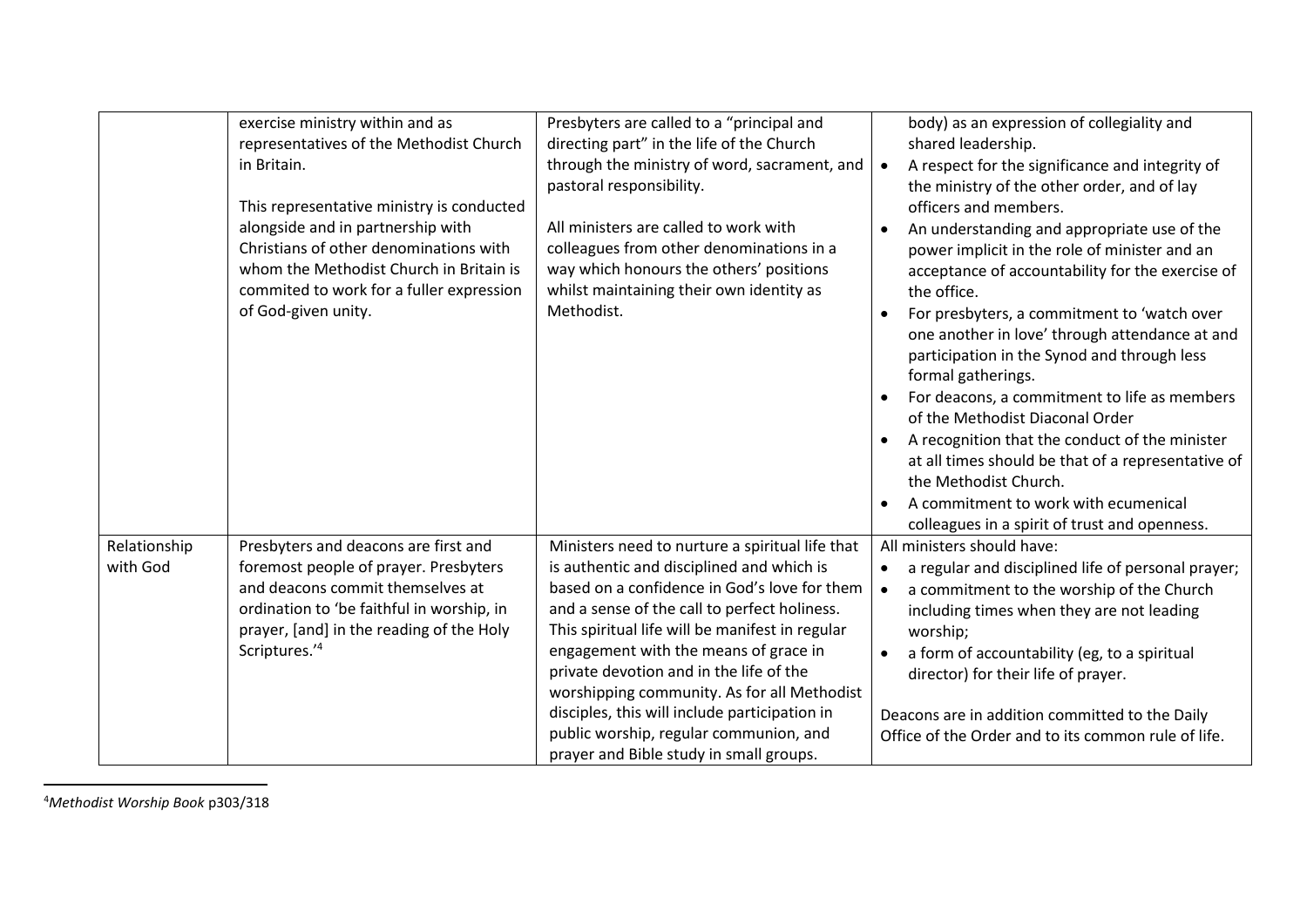| Personality and | 'This ministry will make great demands                                                                                                                                                                                                                                                                                                                                                                                                                                                                         | Ministers need to be those who are able to<br>receive as well as to give in worship,<br>fellowship, pastoral care, and mission.<br>Ministers need to develop and to maintain                                                                                                                                                                                                                                                                                                                                                                                                                                                                                                                                                                                                                                                                                                                                               | All ministers shall operate under the supervision                                                                                                                                                                                                                                                                                                                                                                                                                                                                                                                                                                                                                                                                                                                                                                                                                                                                                                                                                                                                    |
|-----------------|----------------------------------------------------------------------------------------------------------------------------------------------------------------------------------------------------------------------------------------------------------------------------------------------------------------------------------------------------------------------------------------------------------------------------------------------------------------------------------------------------------------|----------------------------------------------------------------------------------------------------------------------------------------------------------------------------------------------------------------------------------------------------------------------------------------------------------------------------------------------------------------------------------------------------------------------------------------------------------------------------------------------------------------------------------------------------------------------------------------------------------------------------------------------------------------------------------------------------------------------------------------------------------------------------------------------------------------------------------------------------------------------------------------------------------------------------|------------------------------------------------------------------------------------------------------------------------------------------------------------------------------------------------------------------------------------------------------------------------------------------------------------------------------------------------------------------------------------------------------------------------------------------------------------------------------------------------------------------------------------------------------------------------------------------------------------------------------------------------------------------------------------------------------------------------------------------------------------------------------------------------------------------------------------------------------------------------------------------------------------------------------------------------------------------------------------------------------------------------------------------------------|
| character       | upon you.' <sup>5</sup> The model is the Good<br>Shepherd who laid down his life for the<br>sheep. Therefore, the life of the ministers<br>can be spiritually, psychologically,<br>emotionally, and physically demanding.<br>As those who live on the resources of the<br>Church, freely shared by other disciples,<br>ministers are those who are prepared to<br>live within modest means whilst at the<br>same time being called to demonstrate<br>the generosity that imitates the<br>generosity of Christ. | the resources to face these demands, not<br>least through living and working within the<br>Church's policy that all ministers should<br>operate under supervision.<br>They need to understand their own<br>limitations and vulnerability, and recognise<br>their dependence on and experience of<br>grace. They need to care for themselves, and<br>to have the capacity to engage with and to<br>work on areas of perceived weakness.<br>Presbyters and deacons should live as those<br>for whom the church has provided with a<br>modesty that avoids both extravagance and<br>parsimony. They should conduct their own<br>financial affairs with probity and appropriate<br>transparency.<br>As representative people they are duty<br>bound to demonstrate the care for the<br>environment and conservation of the<br>resources of the planet that expresses the<br>Church's concern for the integrity of<br>creation. | policy of the church by:<br>meeting regularly with a supervisor;<br>$\bullet$<br>sharing honestly with the supervisor the<br>tensions and joys of their ministry;<br>making effective use of the supervisory space to<br>reflect on their ministry with a view to<br>improving their practice;<br>agreeing records of supervision;<br>accepting responsibility for the outcomes of<br>supervision.<br>All ministers should demonstrate a care for their<br>own physical, psychological, emotional, and<br>spiritual well-being, through such as:<br>maintaining reasonable working hours;<br>$\bullet$<br>taking regular days off and holidays;<br>seeking treatment and resting when unwell;<br>accepting the gift of the sabbatical at<br>appropriate times.<br>In terms of their income, all ministers should:<br>keep accurate records of all receipts of gifts or<br>$\bullet$<br>other monies in addition to their stipend,<br>salary, or pension;<br>abide by the Church's policies in relation to<br>occasional fees, gifts, and gratuities. |

<sup>5</sup>*Methodist Worship Book* p302/317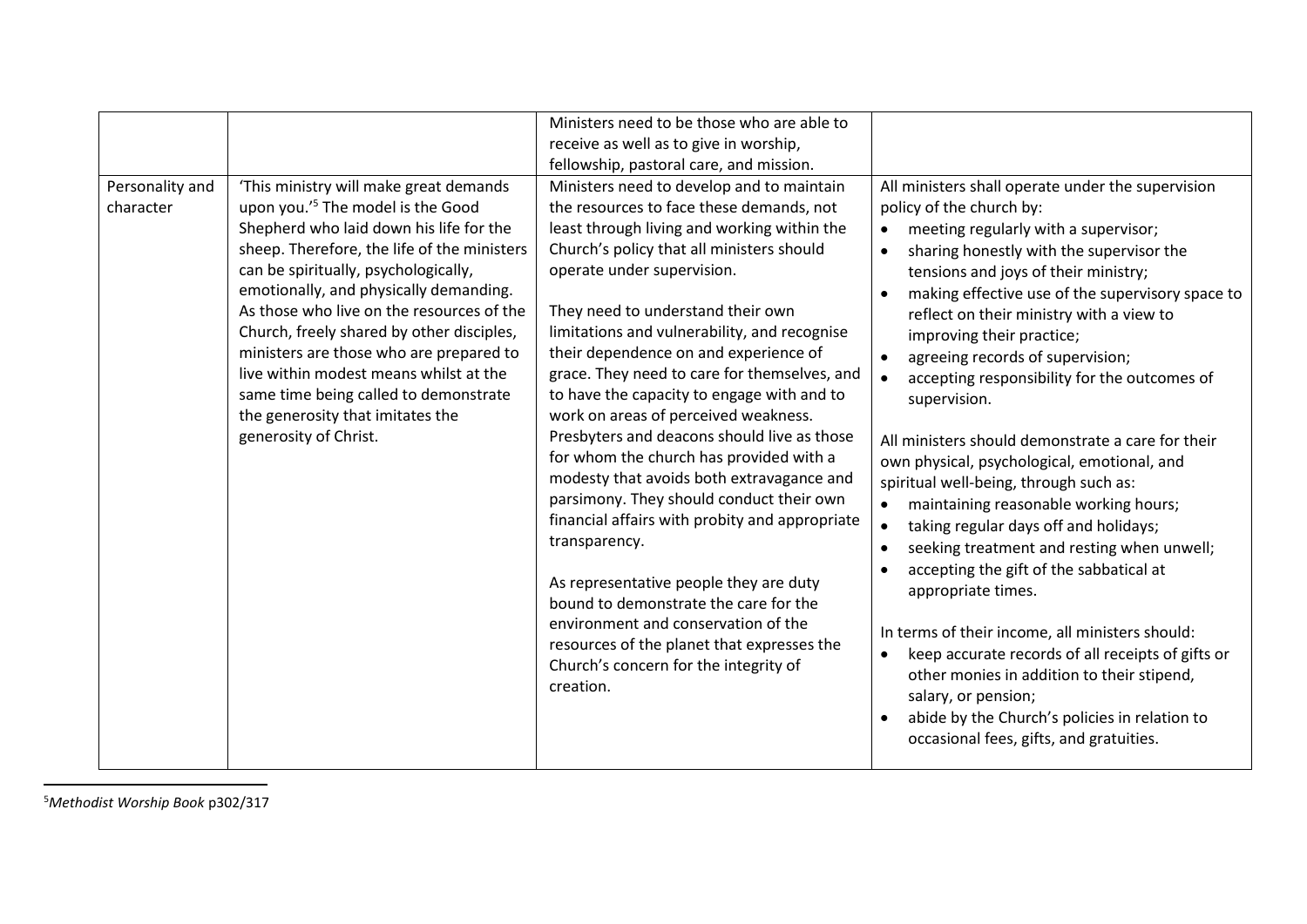|                                         |                                                                                                                                                                                                                                                                                                                                                                                                                                                                                                                                                                                                                                                                                                                                                                            |                                                                                                                                                                                                                                                                                                                                                                                                                                                                                                                                                                                                                                                                                                                                                                                                                                                                                                                                                                                                                                | All ministers should be prudent in the use of<br>material resources by:<br>careful management of their own finances and<br>$\bullet$<br>other means;<br>living in and taking care of the manse with<br>$\bullet$<br>which they are provided. <sup>6</sup>                                                                                                                                                                                                                                                                                                                                                                                                                                                                                                                                                                                                                                                         |
|-----------------------------------------|----------------------------------------------------------------------------------------------------------------------------------------------------------------------------------------------------------------------------------------------------------------------------------------------------------------------------------------------------------------------------------------------------------------------------------------------------------------------------------------------------------------------------------------------------------------------------------------------------------------------------------------------------------------------------------------------------------------------------------------------------------------------------|--------------------------------------------------------------------------------------------------------------------------------------------------------------------------------------------------------------------------------------------------------------------------------------------------------------------------------------------------------------------------------------------------------------------------------------------------------------------------------------------------------------------------------------------------------------------------------------------------------------------------------------------------------------------------------------------------------------------------------------------------------------------------------------------------------------------------------------------------------------------------------------------------------------------------------------------------------------------------------------------------------------------------------|-------------------------------------------------------------------------------------------------------------------------------------------------------------------------------------------------------------------------------------------------------------------------------------------------------------------------------------------------------------------------------------------------------------------------------------------------------------------------------------------------------------------------------------------------------------------------------------------------------------------------------------------------------------------------------------------------------------------------------------------------------------------------------------------------------------------------------------------------------------------------------------------------------------------|
| Being in<br>relationship<br>with others | All ministry is relational and should<br>reflect the loving communion of three<br>persons that is God the Holy Trinity. <sup>7</sup><br>Both presbyters and deacons are called<br>to have 'unfailing love' for those amongst<br>whom they minister.<br>Ministers are human beings who live in<br>relationship with others and are<br>expected to live in accordance with the<br>church's policies and statements on<br>marriage, family life, and other<br>relationships. All ministers have other<br>vocations (eg, to be spouses or partners,<br>parents, children, siblings, friends, or<br>neighbours) and are called prayerfully to<br>balance their responsibilities to those<br>close to them with the demands of their<br>ministry in and on behalf of the Church. | Ministers need to recognise themselves as<br>whole people who are called to balance the<br>various commitments to those whom they<br>are called to love.<br>Ministers should be conversant with and live<br>openly in accord with the guidelines on<br>sexual relationships offered by the<br>Conference in 1993.<br>Presbyters and deacons should model good,<br>wholesome, and loving relationships and<br>demonstrate discretion in the use of physical<br>contact or expressions of intimacy.<br>The conduct of the minister should be that of<br>a loving servant who is called to live among<br>those whom she or he may find it easy or<br>difficult to like.<br>All human relationships have dimensions of<br>power and vulnerability. Ministers should be<br>alert to these and cautious of any words or<br>actions that could be interpreted as an abuse<br>of their power.<br>Ministers need to be conversant with and to<br>advocate for the Church's policies and<br>practices in relation to the safeguarding of | All ministers should<br>live faithfully in their domestic situation;<br>$\bullet$<br>be swift to seek help with and share with the<br>$\bullet$<br>minister exercising oversight serious difficulties<br>in or likely breakup of their relationship;<br>be careful to identify and to maintain<br>$\bullet$<br>appropriate boundaries in pastoral<br>relationships;<br>conduct all their pastoral work in accordance<br>$\bullet$<br>with the Church's directions in With Integrity<br>and Skill and Positive Working Together;<br>be conversant with and follow the stipulations<br>$\bullet$<br>in the Church's Safeguarding policies about the<br>conduct of pastoral work;<br>keep accurate and meaningful records of<br>$\bullet$<br>pastoral visits and encounters;<br>refer to supervision any relationship that might<br>$\bullet$<br>threaten to cross the boundaries of<br>professional, pastoral care. |

 $6$  Unless in exceptional circumstances permission has been given not to live in the manse.

<sup>7</sup>*What is a Deacon?* paragraph 2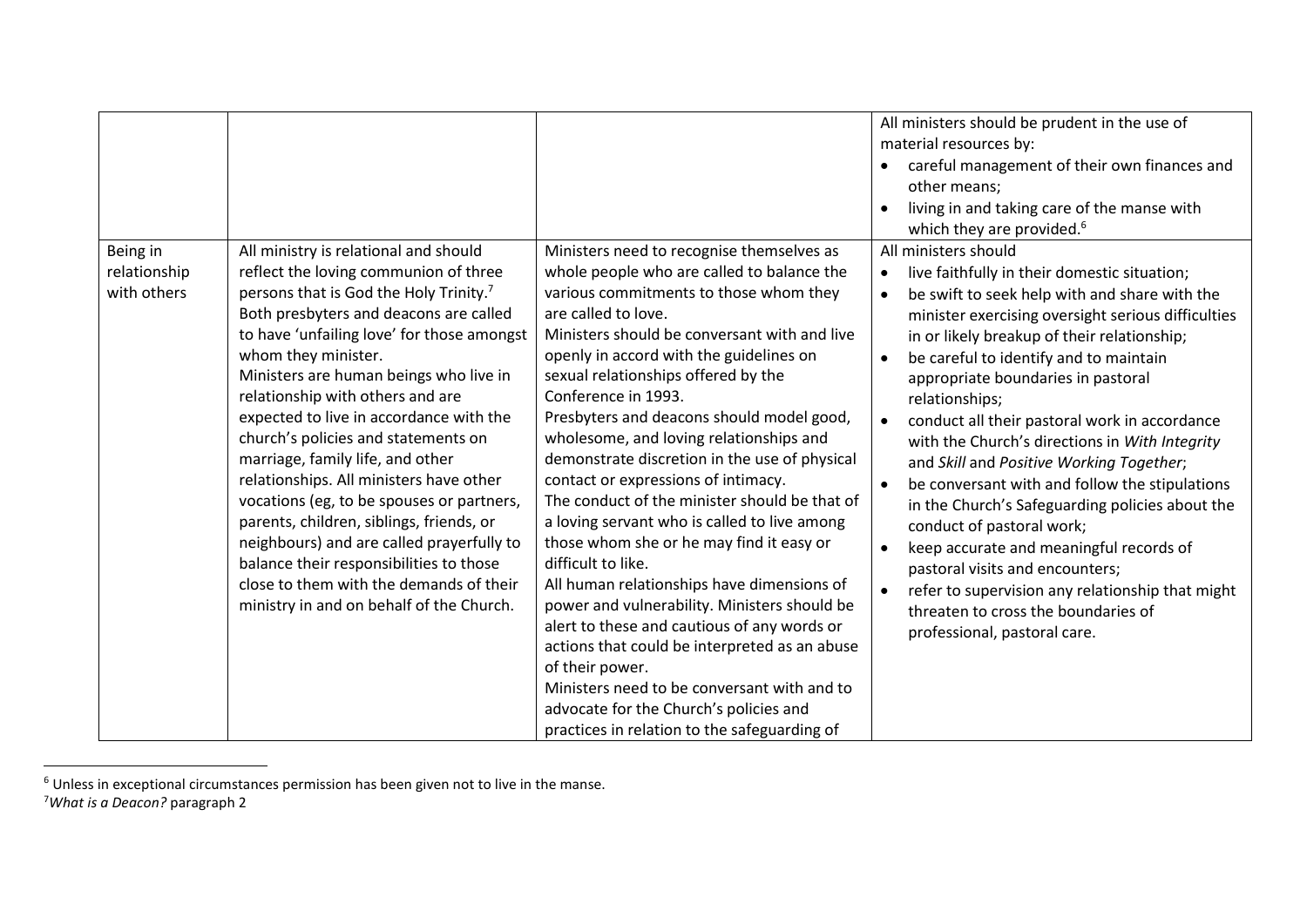|                                            |                                                                                                                                                                                                                                                                                                                                                                                                                                                                | children and vulnerable adults.                                                                                                                                                                                                                                                                                                                                                                                                                                                                                                                                                                                                                                                                                                                                                                                                                                                                                                                                                                                                                                                                                 |                                                                                                                                                                                                                                                                                                                                                                                                                                                                                                                                                                                                                                                                                                                                                                         |
|--------------------------------------------|----------------------------------------------------------------------------------------------------------------------------------------------------------------------------------------------------------------------------------------------------------------------------------------------------------------------------------------------------------------------------------------------------------------------------------------------------------------|-----------------------------------------------------------------------------------------------------------------------------------------------------------------------------------------------------------------------------------------------------------------------------------------------------------------------------------------------------------------------------------------------------------------------------------------------------------------------------------------------------------------------------------------------------------------------------------------------------------------------------------------------------------------------------------------------------------------------------------------------------------------------------------------------------------------------------------------------------------------------------------------------------------------------------------------------------------------------------------------------------------------------------------------------------------------------------------------------------------------|-------------------------------------------------------------------------------------------------------------------------------------------------------------------------------------------------------------------------------------------------------------------------------------------------------------------------------------------------------------------------------------------------------------------------------------------------------------------------------------------------------------------------------------------------------------------------------------------------------------------------------------------------------------------------------------------------------------------------------------------------------------------------|
| The Church's<br>ministry in<br>God's world | Ministers are called to lead God's people<br>in mission to the world. They are those in<br>whom gifts have been identified which<br>contribute to the fulfilling of the mission<br>of the Church. They are therefore those<br>whose lives are shaped by the calling of<br>the Church to worship, learning and<br>caring, service, and evangelism and who<br>seek to reflect theologically on the<br>Church's vocation in the context of the<br>$21st$ century. | All ministers (whether in circuit or other<br>appointments or without appointment and in<br>all aspects of their ministry) are called to<br>work ecumenically to reflect the Methodist<br>Church's understanding of the catholicity of<br>the Church as God's instrument of mission in<br>the world.<br>Theological reflection is central to the life of<br>the presbyter or deacon. He or she will seek<br>to be informed about the world and to ask<br>where God is at work. Within the broad<br>understanding of what it means to be God's<br>people in this place and time, each minister<br>will develop his or her own theological and<br>other interests and aim to contribute to the<br>life and witness of the Church in particular<br>ways, proclaiming the good news of God's<br>love in ways that are appropriate to their<br>context.<br>Their political opinions should be informed by<br>the use of reliable and authoritative media. It<br>is wholly inappropriate for ministers to be<br>members of any movements that implicitly or<br>explicitly deny the equality of all God's<br>children. | All ministers should seek to work ecumenically and<br>should therefore:<br>develop partnerships with members of other<br>churches working with the guidance of<br>connexional and district officers as and when<br>appropriate;<br>speak respectfully of Christians of other<br>denominations and of members of other faith<br>communities.<br>All ministers should engage with social issues in<br>ways that make clear Christ's compassion.<br>Whilst ministers are free to hold and to express<br>party political views they should avoid denigrating<br>the opinions or motivations of others within the<br>political mainstream. They should eschew language<br>or attitudes that are in any way discriminatory or<br>liable to incite hatred or inflame tensions. |
| Leadership and<br>collaboration            | The call to presbyteral ministry is a call to<br>'a principal and directing part in [the]<br>great duties [of the Church]'; <sup>8</sup> the call to<br>the diaconate is to 'represent the                                                                                                                                                                                                                                                                     | Ministers need to have an ability to work with<br>others in a variety of ways. They should be<br>those who work collaboratively with their lay<br>and ordained colleagues in the leadership of                                                                                                                                                                                                                                                                                                                                                                                                                                                                                                                                                                                                                                                                                                                                                                                                                                                                                                                  | All ministers should (as set out in Standing Orders<br>or as required in order to implement them):<br>attend and contribute to the meetings of which<br>they are members;                                                                                                                                                                                                                                                                                                                                                                                                                                                                                                                                                                                               |

 <sup>8</sup> Deed of Union cl4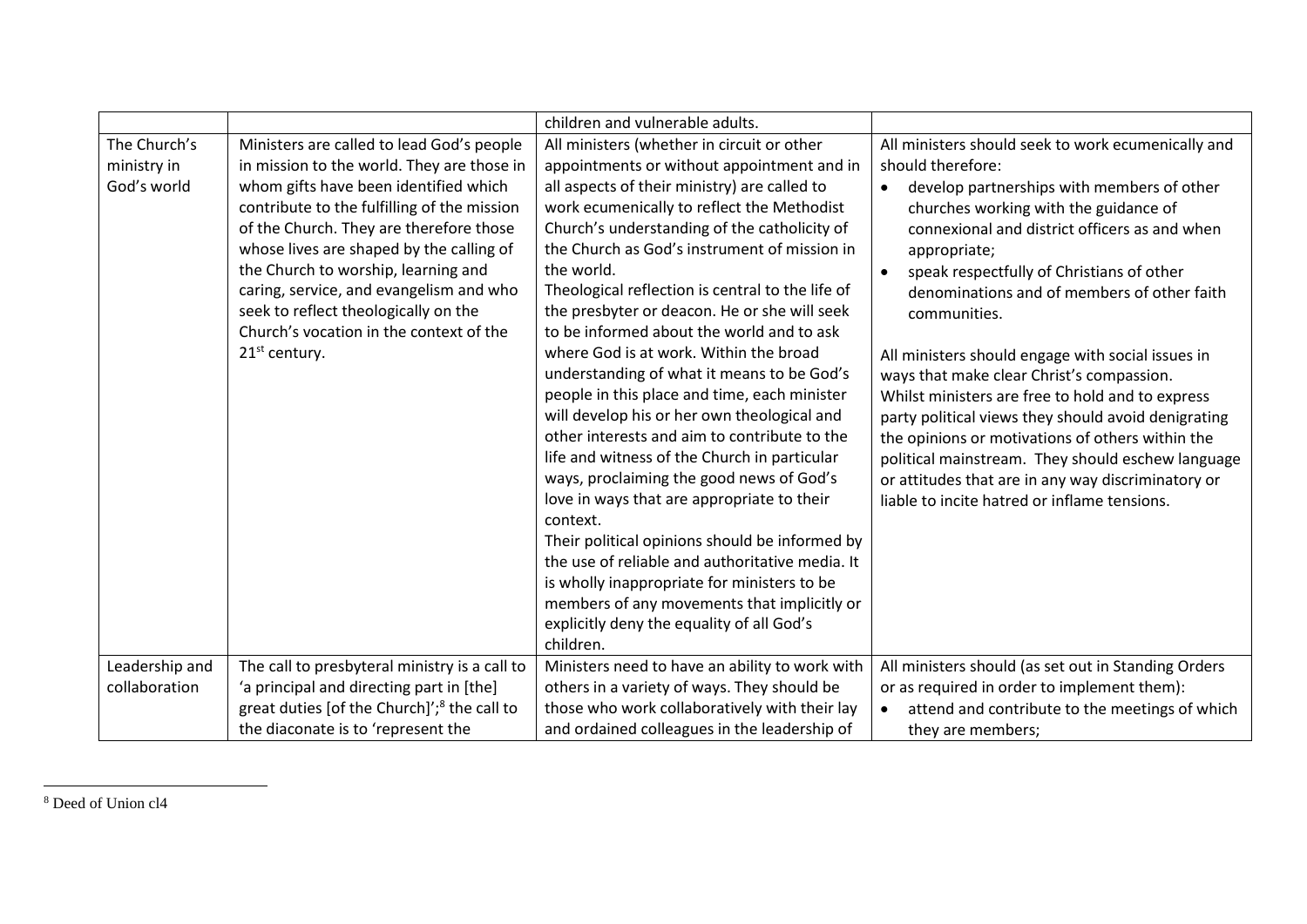| servanthood of Christ, exercising a               | churches, circuits, or other bodies to which     | participate in circuit staff meetings (or the     |
|---------------------------------------------------|--------------------------------------------------|---------------------------------------------------|
| formal role of leadership in the                  | they are stationed. They should be able to       | equivalent body) as an expression of collegiality |
| Church'. <sup>9</sup> Both presbyters and deacons | delegate to others when appropriate.             | and shared leadership;                            |
| are called to 'accept our discipline and          | Ministry in the Methodist Church at times        | work with others to ensure that meetings in the   |
| work together with sisters and brothers           | also requires the presbyter or deacon to be      | life of the Church are properly constituted,      |
| in the Church'. <sup>10</sup> This requires an    | able to act decisively on the part of the        | effectively administered, and functionally        |
| appropriate degree of both humility and           | church, circuit, or other body and therefore     | efficient;                                        |
| confidence in the way in which                    | to hold an appropriate understanding of her      | keep records of their own ministry and hold       |
| leadership is exercised.                          | or his own authority.                            | themselves accountable to their colleagues as     |
|                                                   | The Constitutional Practice and Discipline of    | appropriate;                                      |
|                                                   | the Methodist Church orders, regulates, and      | chair and contribute to meetings in ways which    |
|                                                   | guides, the work of those who exercise           | clearly encourage all present to express          |
|                                                   | leadership in the life of the Church and all     | opinions and model respectful listening;          |
|                                                   | presbyters and deacons are expected to be        | consult (and act only in accordance with) the     |
|                                                   | familiar with its contents.                      | Standing Orders, Regulations, and Guidance        |
|                                                   | The covenant relationship is one in which the    | contained in CPD when deciding on or              |
|                                                   | presbyter or deacon is called to represent the   | implementing any course of action;                |
|                                                   | Conference within and beyond the Church.         | demonstrate a respect for the decisions of the    |
|                                                   | Particularly in the public arena, ministers      | Conference and the work of its officers;          |
|                                                   | should uphold the decisions of the               | encourage those with whom they share in           |
|                                                   | Conference and express personal                  | ministry to help to implement the decisions of    |
|                                                   | disagreement with those decisions in a           | the Conference;                                   |
|                                                   | manner which is collegial and respectful of      | eschew words or actions that seek to              |
|                                                   | the Conference and its officers,                 | undermine the authority of the Conference or      |
|                                                   | demonstrating 'a willingness to work with a      | to cast aspersions on the effectiveness or        |
|                                                   | dynamic tension of diversity, recognising that   | motivations of others who exercise leadership     |
|                                                   | openness does not mean that 'anything goes'      | in the life of the Church;                        |
|                                                   | but is a desire to discern God's will in and for | observe appropriate codes of confidentiality      |
|                                                   | the other and the Church.'11                     | adopted or recommended by the Conference or       |

<sup>&</sup>lt;sup>9</sup> What is a Deacon? 7.3

<sup>10</sup>*MWB* p303, 318

<sup>&</sup>lt;sup>11</sup> 'Living with Contradictory Convictions'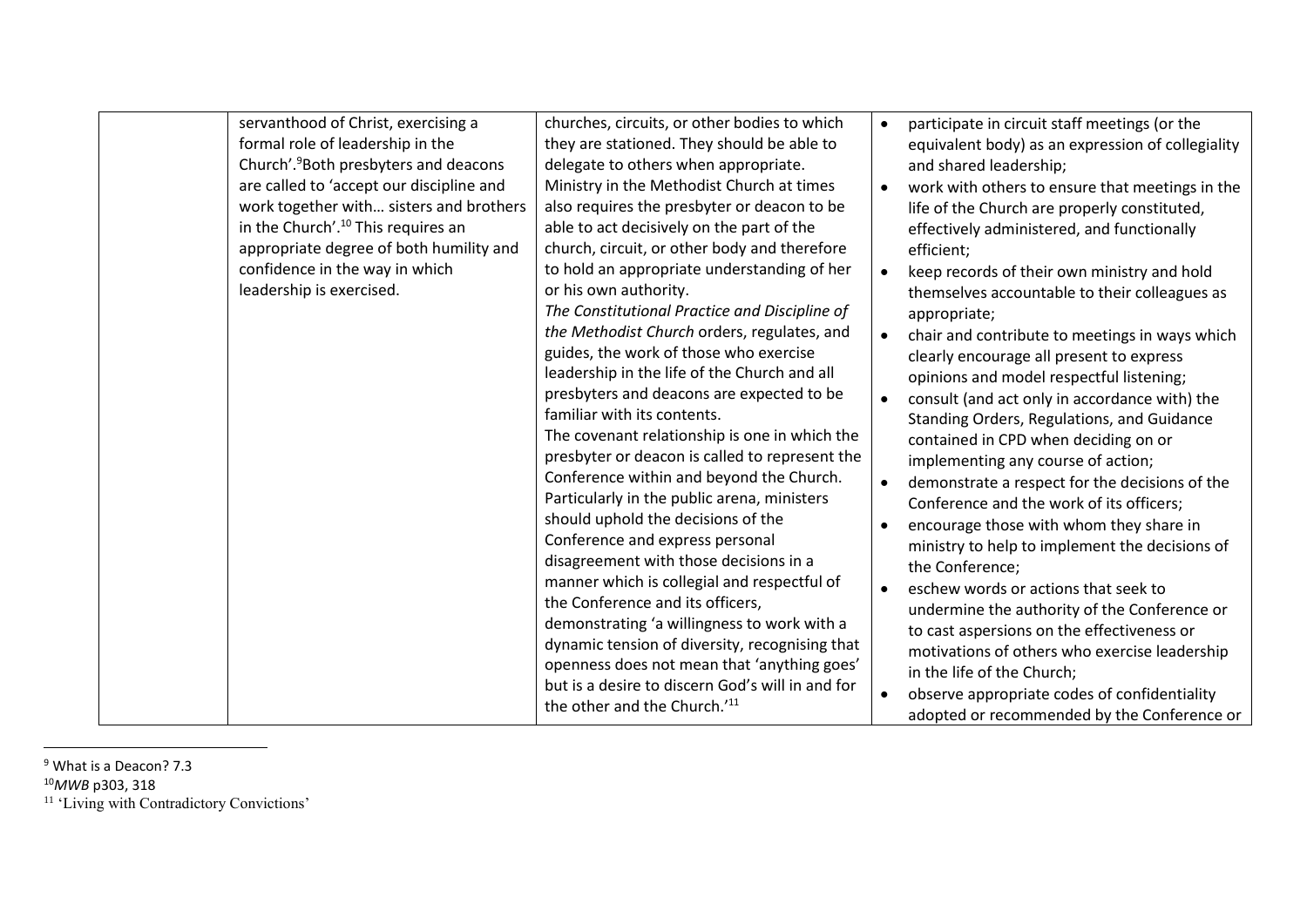|               |                                              |                                               | otherwise approved by bodies authorised to act<br>on its behalf. |
|---------------|----------------------------------------------|-----------------------------------------------|------------------------------------------------------------------|
|               |                                              |                                               |                                                                  |
| Learning and  | Presbyters and deacons are required to       | Presbyters and deacons should see             | All ministers should:                                            |
| understanding | undertake duties on behalf of the Church     | themselves as lifelong learners who are       | have a programme of Bible reading;                               |
|               | in which it is essential that they can       | constantly engaged in theological reflection. | maintain habits of study and avail themselves of                 |
|               | explicitly and lucidly articulate the        | Their regular life should include dedicated   | the resources of the Church in developing their                  |
|               | doctrines of the Christian faith to those    | times of study, engagement with Scripture     | skills of theological reflection;                                |
|               | who have received the gospel and to          | and theological texts, and participation in   | identify and pursue particular areas of<br>$\bullet$             |
|               | those who are yet to receive it. They are    | study activities. It is recommended that all  | theological and other study;                                     |
|               | also required to engage in the practice of   | ministers identify their own theological      | keep a record of their reading and engagements                   |
|               | ministry which must be informed by an        | interests and pursue them. Ministers should   | with other media, review it regularly and share                  |
|               | understanding of the great truths of the     | also explore and develop their interests in   | the fruits of their learning appropriately with                  |
|               | Faith and an ability to reflect              | other avenues of knowledge.                   | others in the church;                                            |
|               | theologically using a range of resources.    | Presbyters and deacons will also be those     | participate in the study opportunities offered                   |
|               |                                              | who want to engage with a range of cultural   | by the Circuit, District, or Connexion when                      |
|               |                                              | pursuits and activities.                      | possible.                                                        |
| Communication | Much of ministry is concerned with           | Ministers need to be aware of the different   | All ministers should:                                            |
|               | speaking on behalf of God to people          | methods of communication that are available   | prioritise their communication skills in their<br>$\bullet$      |
|               | within and outside the Church. To            | to them and of the importance of using        | professional development and seek regular                        |
|               | articulate the truths of the Christian faith | different methods to speak to people with     | feedback on their preaching and other forms of                   |
|               | demands the skills of communication.         | different learning styles and abilities.      | public communication;                                            |
|               | Ministers are those who are constantly       | Ministers need to be alert to cultural        |                                                                  |
|               | learning how to speak with clarity and       | differences and to those who do not find      | be familiar with information technology and be                   |
|               |                                              |                                               | prepared to communicate using it;                                |
|               | passion about the Good News of Christ.       | written or spoken English easy. Ministers     | use words and language appropriate to each                       |
|               |                                              | should be aware of the opportunities and the  | particular audience;                                             |
|               |                                              | perils of information technology and social   | avoid the use of any language or imagery (eg,<br>$\bullet$       |
|               |                                              | media and be conversant with and careful      | blasphemous, racial or sexual terms) that would                  |
|               |                                              | about using modern methods of                 | be found offensive;                                              |
|               |                                              | communication. Ministers should remember      | be conversant with and abide by the Church's                     |
|               |                                              | that whenever they communicate they do so     | guidance on the use of social media;                             |
|               |                                              | as those who represent the Methodist          | not use pseudonyms or anonymity to say that                      |
|               |                                              | Church and therefore be careful about what    | which they would not be willing to publish over                  |
|               |                                              | they say, the words that they use to say it,  |                                                                  |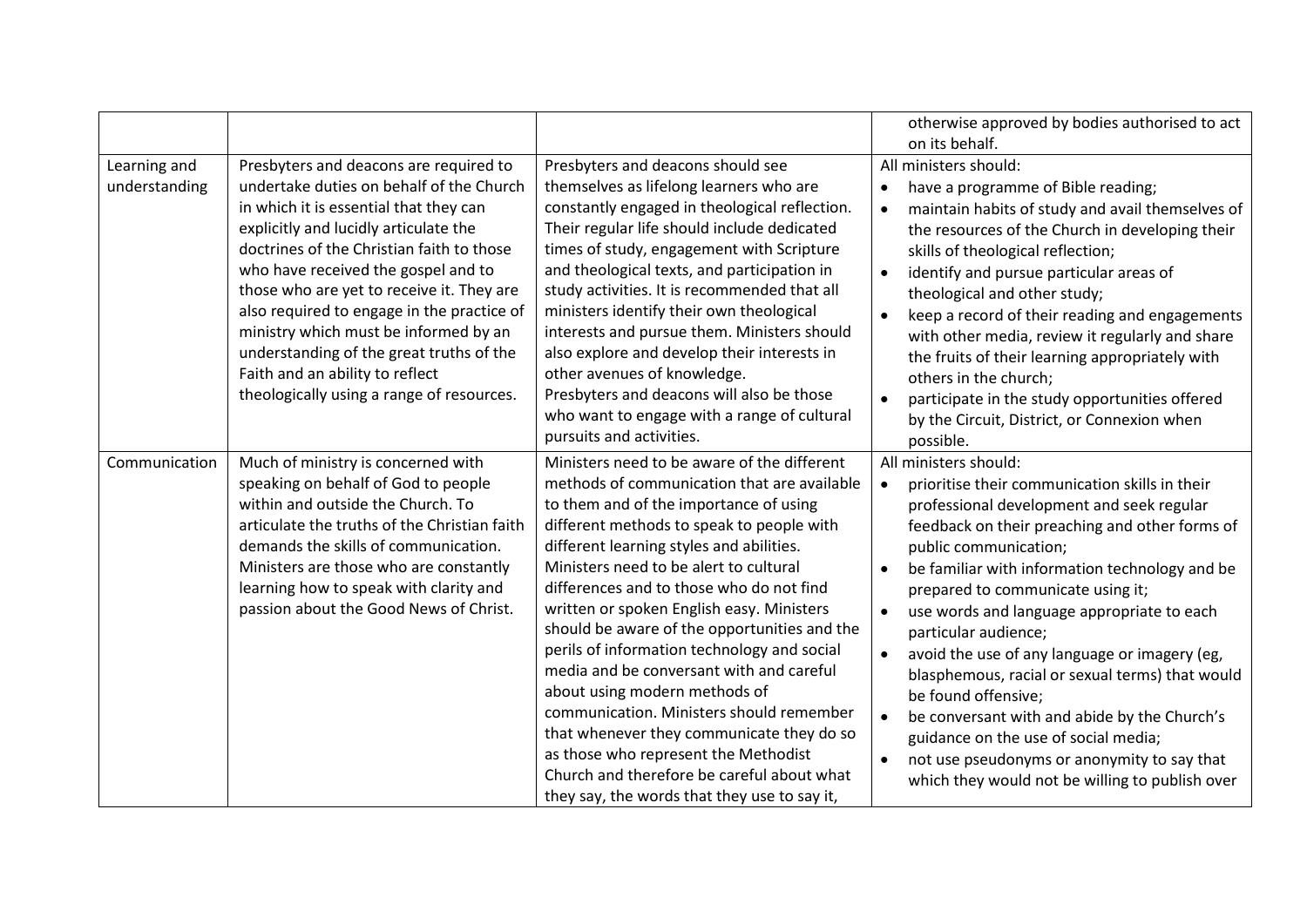|  | and how it might be repeated and | their name:                                       |
|--|----------------------------------|---------------------------------------------------|
|  | interpreted.                     | avoid any association with printed, broadcast,    |
|  |                                  | or Internet material that has gratuitously sexual |
|  |                                  | or violent content.                               |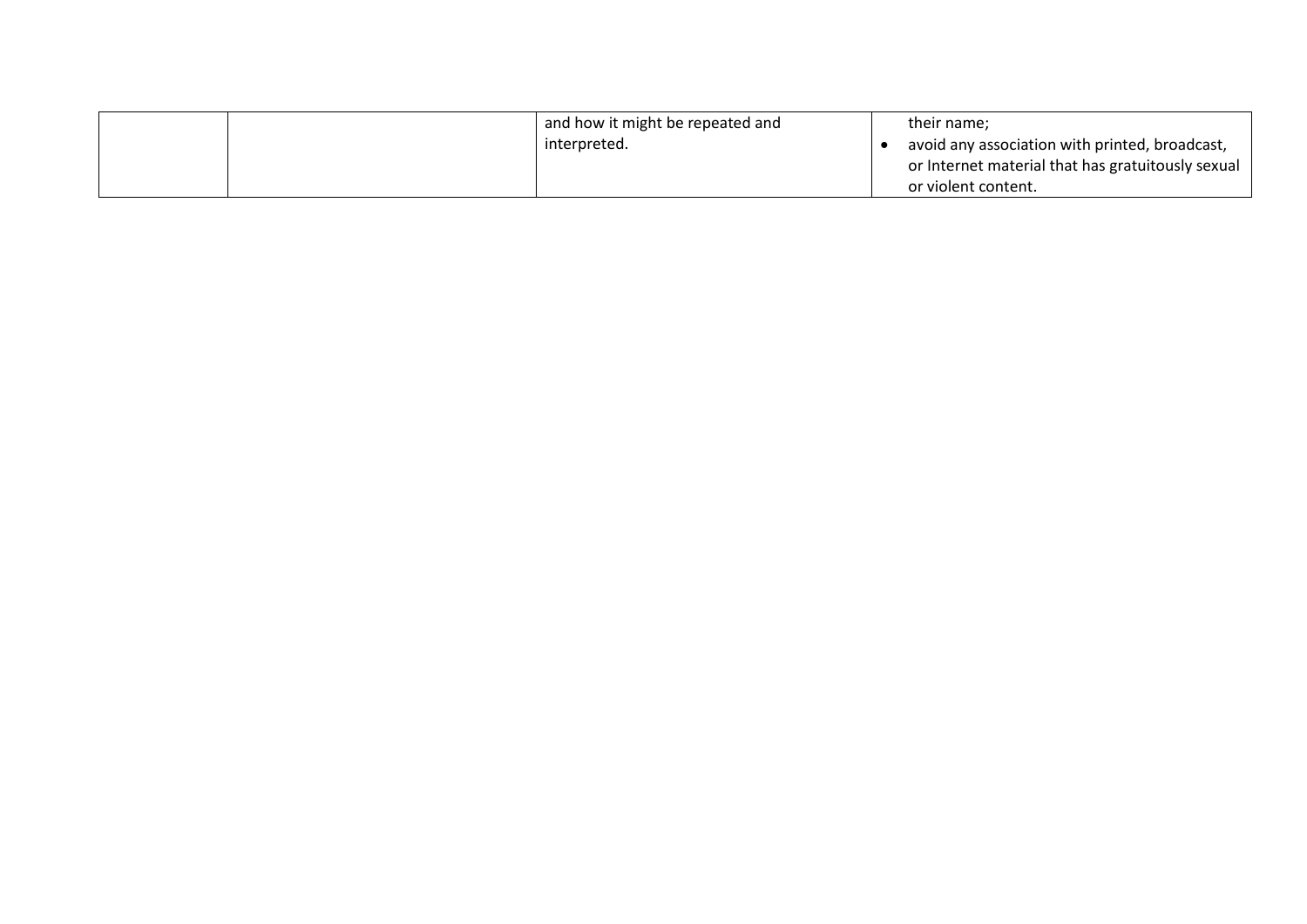#### **Index of existing guidelines and standards**

- **1. What are ministers expected to do/be?**
- The ordinal (*The Methodist Worship Book*, pp. 297-328)
- Clause 4 of the Deed of Union [www.methodist.org.uk/media/1841903/2483\\_conf\\_2015\\_cpd\\_vol\\_2.pdf](http://www.methodist.org.uk/media/1841903/2483_conf_2015_cpd_vol_2.pdf) (pp. 213-214)
- Criteria for the selection of candidates for ordained ministry (2003) [www.methodist.org.uk/media/1679593/dev-per-selection-criteriafor-ordained-ministry-](http://www.methodist.org.uk/media/1679593/dev-per-selection-criteriafor-ordained-ministry-19062012.pdf)[19062012.pdf](http://www.methodist.org.uk/media/1679593/dev-per-selection-criteriafor-ordained-ministry-19062012.pdf) (revised 2016[: methodist.org.uk/downloads/conf-2016-24-Methodist-Council](http://methodist.org.uk/downloads/conf-2016-24-Methodist-Council-part-2.pdf)[part-2.pdf\)](http://methodist.org.uk/downloads/conf-2016-24-Methodist-Council-part-2.pdf)
- Expected competencies at the point of stationing and ordination (found in the *Handbook for Ministerial Probation* – [methodist.org.uk/media/1767780/handbook-for-probation-](http://methodist.org.uk/media/1767780/handbook-for-probation-2015.pdf)[2015.pdf\)](http://methodist.org.uk/media/1767780/handbook-for-probation-2015.pdf)
- The Methodist Diaconal Order Rule of Life [www.methodist.org.uk/media/1841903/2483\\_conf\\_2015\\_cpd\\_vol\\_2.pdf](http://www.methodist.org.uk/media/1841903/2483_conf_2015_cpd_vol_2.pdf) (pp. 743-744)
- *Ordination* (1974) [www.methodist.org.uk/downloads/Faith\\_and\\_Order\\_Statements\\_Vol1\\_0409.pdf](http://www.methodist.org.uk/downloads/Faith_and_Order_Statements_Vol1_0409.pdf) (beginning on p. 108)
- *The Ministry of the People of God* (1988) [www.methodist.org.uk/downloads/Faith\\_and\\_Order\\_Statements\\_Vol2\\_Part1\\_0409.pdf](http://www.methodist.org.uk/downloads/Faith_and_Order_Statements_Vol2_Part1_0409.pdf) (beginning on p. 229)
- *The Methodist Diaconal Order* (1993) [www.methodist.org.uk/downloads/Faith\\_and\\_Order\\_Statements\\_Vol2\\_Part1\\_0409.pdf](http://www.methodist.org.uk/downloads/Faith_and_Order_Statements_Vol2_Part1_0409.pdf) (beginning on p. 291)
- *Called to Love and Praise* (1999) [www.methodist.org.uk/downloads/conf-called-to-love](http://www.methodist.org.uk/downloads/conf-called-to-love-and-praise-1999.pdf)[and-praise-1999.pdf](http://www.methodist.org.uk/downloads/conf-called-to-love-and-praise-1999.pdf)
- *Releasing Ministers for Ministry* (2002) [www.methodist.org.uk/downloads/conf-releasing](http://www.methodist.org.uk/downloads/conf-releasing-ministers-for-ministry-2002.pdf)[ministers-for-ministry-2002.pdf](http://www.methodist.org.uk/downloads/conf-releasing-ministers-for-ministry-2002.pdf)
- *What is a Presbyter?* (2002) [www.methodist.org.uk/downloads/conf-what-is-a-presbyter-](http://www.methodist.org.uk/downloads/conf-what-is-a-presbyter-2002.pdf)[2002.pdf](http://www.methodist.org.uk/downloads/conf-what-is-a-presbyter-2002.pdf)
- *What is a Deacon?* (2004) [www.methodist.org.uk/media/879666/dev-perwhat-is-a](http://www.methodist.org.uk/media/879666/dev-perwhat-is-a-deacon-2004-15062012.pdf)[deacon-2004-15062012.pdf](http://www.methodist.org.uk/media/879666/dev-perwhat-is-a-deacon-2004-15062012.pdf)
- *The Nature of Oversight* (2005) [www.methodist.org.uk/conference/conference](http://www.methodist.org.uk/conference/conference-reports/2005-reports)[reports/2005-reports](http://www.methodist.org.uk/conference/conference-reports/2005-reports)